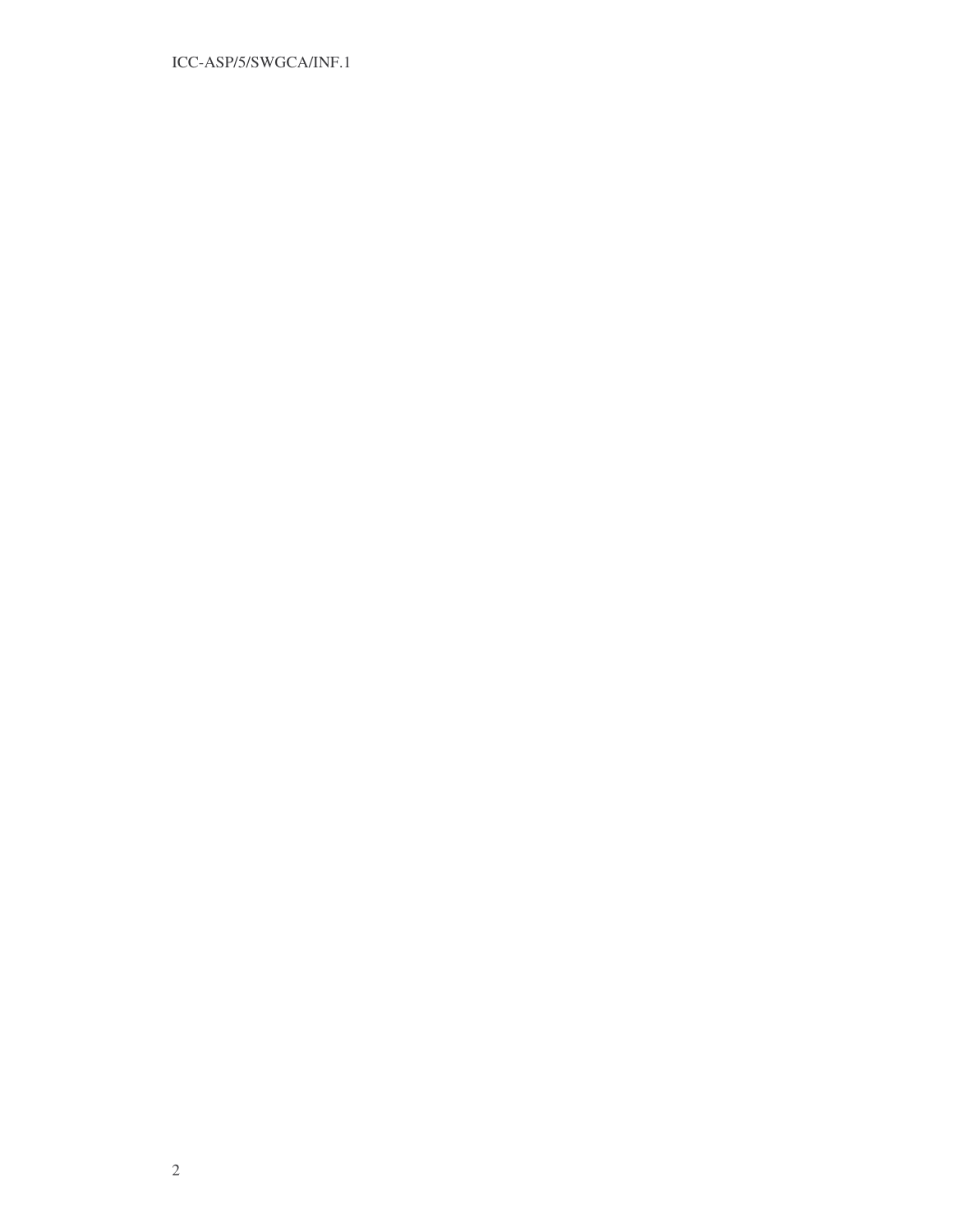# Неофициальное межсессионное совещание Специальной рабочей группы по преступлению агрессии, состоявшееся 8-11 июня 2006 года в Лихтенштейнском институте по проблемам самоопределения, Школа Вудроу Вильсона при Принстонском университете, Нью-Джерси, Соединенные Штаты

## Содержание

|            |           |                                                                                        | Пункты   | Cmp.           |
|------------|-----------|----------------------------------------------------------------------------------------|----------|----------------|
| I.         |           |                                                                                        | $1-5$    | 4              |
| Π.         |           |                                                                                        | 6        | $\overline{4}$ |
|            | A.        | Акт агрессии – определение поведения государства                                       | $7 - 50$ | 5              |
|            | <b>B.</b> |                                                                                        | 51-83    | 11             |
|            | C.        | Преступление агрессии - определение поведения                                          | 84-95    | 16             |
|            | D.        | Будущая работа Специальной рабочей группы по                                           |          | 18             |
| Приложения |           |                                                                                        |          |                |
|            | I.        | Варианты изменения вводной части доклада<br>Координатора за 2002 год при использовании |          | 20             |
|            | Π.        | Документ для обсуждения, предложенный                                                  |          | 21             |
|            | III.      |                                                                                        |          | 24             |
|            | IV.       |                                                                                        |          | 27             |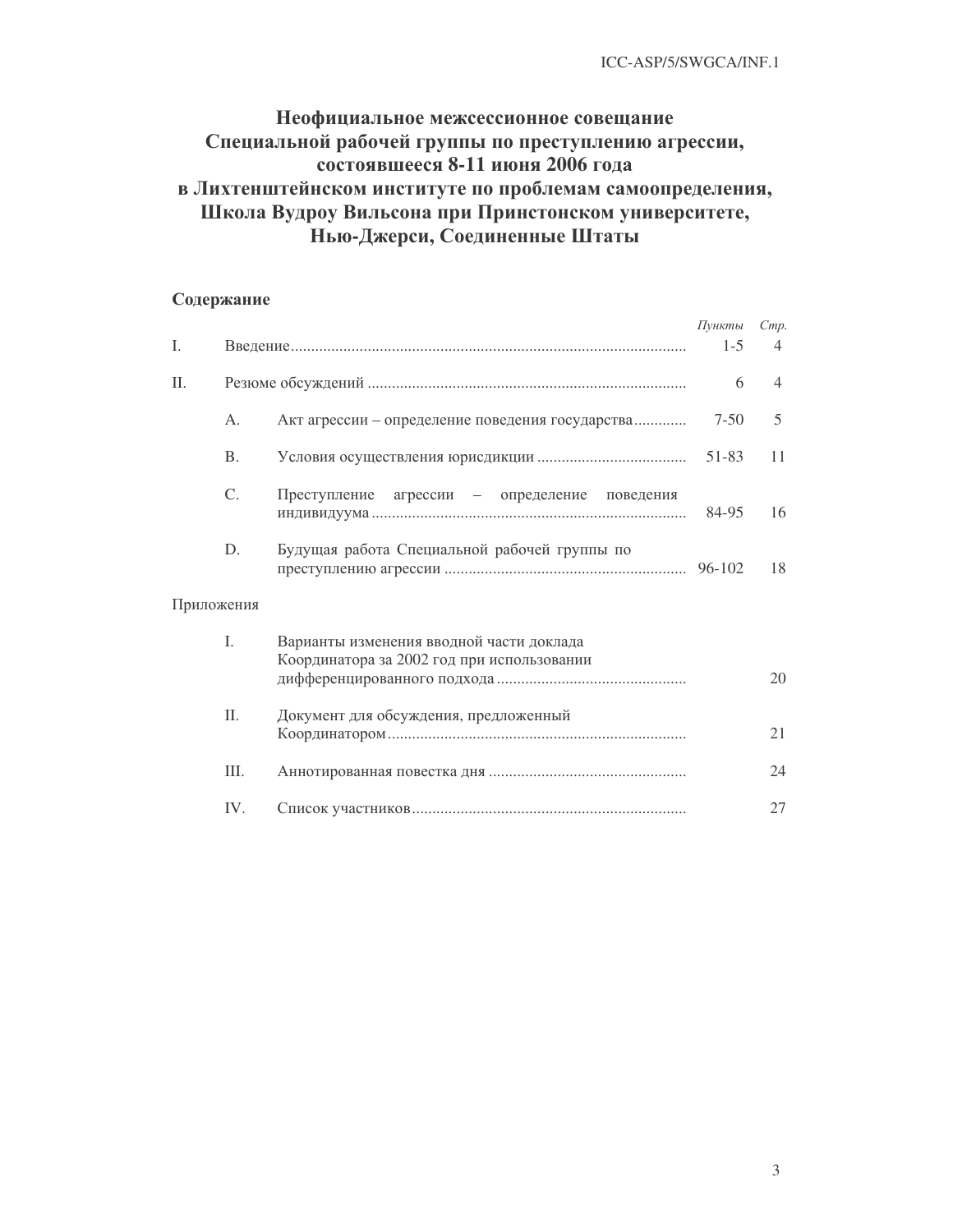#### $\mathbf{L}$ Ввеление

1. В соответствии с рекомендацией Ассамблеи государств-участников и по приглашению правительства Лихтенштейна неофициальное межсессионное совещание Специальной рабочей группы по преступлению агрессии было проведено 8-11 июня 2006 года в Лихтенштейнском институте по проблемам самоопределения, Школа Вудроу Вильсона при Принстонском университете, Нью-Джерси, Соединенные Штаты Америки. Приглашения принять участие в совещании были направлены всем государствам, а также представителям гражданского общества. Совещание проходило под председательством посла Кристиана Венавезера (Лихтенштейн). Аннотированная повестка дня совещания приводится приложении III.

2. Участники неофициального межсессионного совещания выразили свою признательность правительствам Канады, Лихтенштейна, Нидерландов, Финляндии, Швейцарии и Швеции за ту финансовую поддержку, которую они оказали совещанию, а также Лихтенштейнскому институту по проблемам самоопределения при Принстонском университете за организацию и финансовую поддержку этого мероприятия.

3. Участники минутой молчания почтили память д-ра Медарда Рвеламиры, бывшего Секретаря Ассамблеи государств-участников, который скончался 3 апреля 2006 года. Председатель воздал должное той выдающейся помощи, которую оказывал Специальной рабочей группе д-р Рвеламира, который был уважаемым коллегой и близким другом многих делегатов.

 $4.$ Совещание с сожалением отметило, что, несмотря на усилия Председателя Ассамблеи и Председателя Специальной рабочей группы, делегации Кубы вновь было отказано в разрешении на поездку в Принстон для участия в совещании.

5. Настоящей локумент не обязательно отражает точки зрения правительств. представленных участниками. Его цель заключается в том, чтобы передать мнения, выраженные по различным вопросам, касающимся преступления агрессии, и изложить сделанные выводы. Существует понимание, что по этим вопросам необходимо будет сделать новую оценку в свете дальнейшей работы по преступлению агрессии. Остается надеяться, что содержащиеся в настоящем документе материалы будут способствовать работе Специальной рабочей группы по преступлению агрессии.

#### II. Резюме обсуждений

6. Было принято решение сосредоточить работу в Принстоне на пяти вопросах, перечисленных в аннотированной повестке дня совещания: «преступление» агрессии определение поведения индивидуума; условия осуществления юрисдикции; «акт» агрессии - определение акта, совершаемого государством; другие вопросы существа; и будущая работа Специальной рабочей группы по преступлению агрессии. Особое внимание было уделено вопросам, определенным в документах для обсуждения, которые были представлены Специальной рабочей группе: документ для обсуждения  $\mathcal{N}_2$  1, озаглавленный «Преступление агрессии и пункт 3 статьи 25 Статута»; документ для обсуждения № 2, озаглавленный «Условия осуществления юрисдикции в отношении преступления агрессии»; и документ для обсуждения № 3, озаглавленный «Определение агрессии в контексте Статута МУС». Председатель напомнил участникам, что работа Специальной рабочей группы по преступлению агрессии и впредь будет основываться на документе для обсуждения, предложенном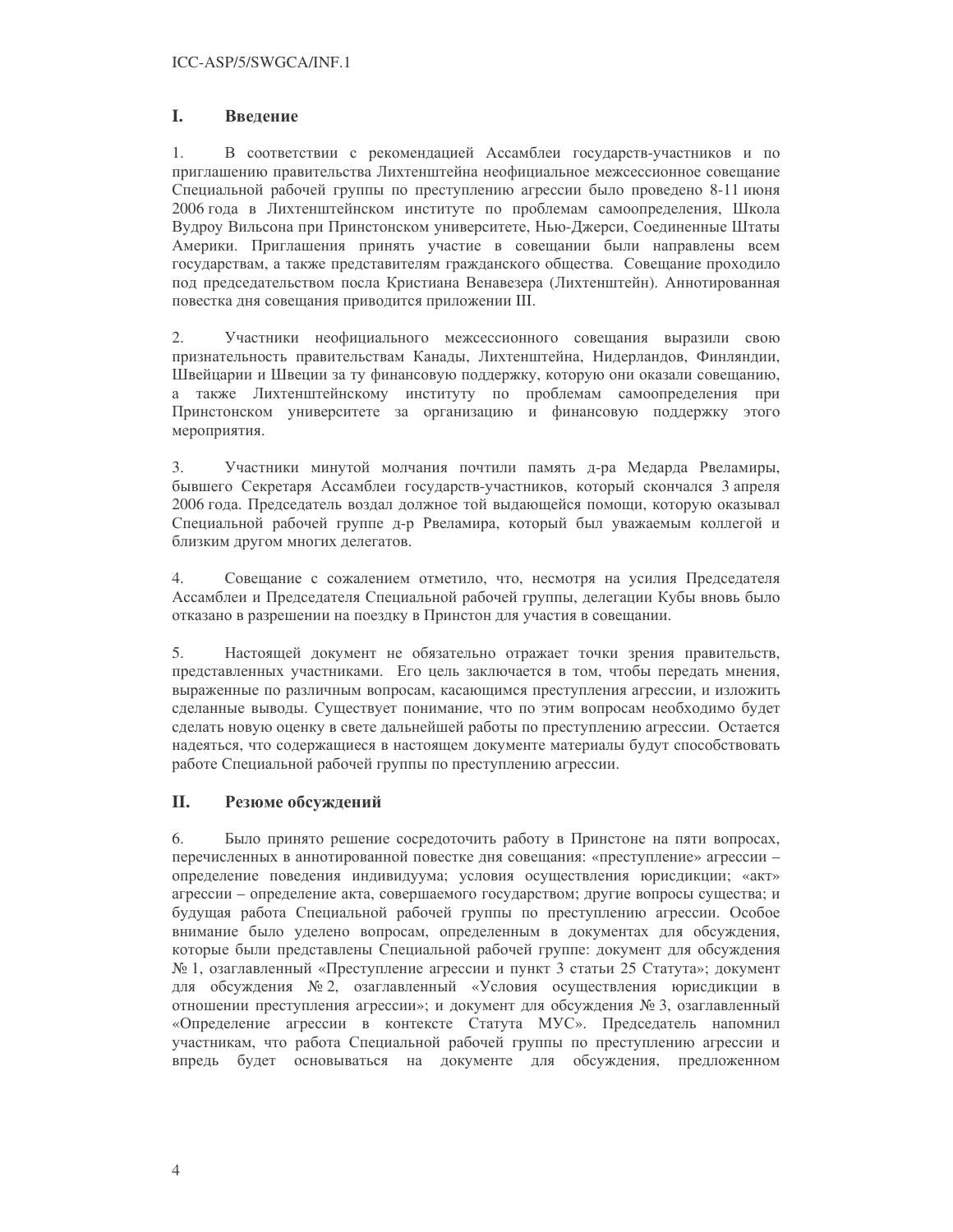Координатором<sup>1</sup> (приводится в приложении II и именуется далее «документ Координатора 2002 года»).

#### A. Акт агрессии - определение поведения государства

## Общий подход в отличие от конкретного

7. Состоялось активное обсуждение вопроса о том, должно ли определение акта агрессии на уровне государства, о котором говорится в пункте 2 раздела I документа Координатора 2002 года, быть общим или конкретным. Отмечалось, что общее определение не включает перечень актов агрессии, в то время как конкретное определение сопровождается таким перечнем, как, например, определение, содержащееся в резолюции 3314 (XXIX) Генеральной Ассамблеи Организации Объединенных Наций от 14 декабря 1974 года.

8. Несколько участников выступили в поддержку общего определения. Утверждалось, что общее определение является наиболее прагматичным подходом, поскольку невозможно охватить все случаи, которые можно было бы квалифицировать как преступления агрессии. Высказывалось мнение, что вариант с примерным перечнем, как тот, что содержится в резолюции 3314 (XXIX) Генеральной Ассамблеи, трудно увязать с необходимостью соблюдения принципа законности. Некоторые делегации отмечали, что конкретный перечень может вызвать коллизию юрисдикций между Советом Безопасности и Судом, в то время как другие утверждали, что такие риски уменьшаются ввиду того факта, что именно Суд определяет, какие случаи подпадают под определение агрессии.

9. Те участники, которые выступали за конкретный подход, считали, что подробный перечень актов скорее обеспечит юридическую ясность и согласованность с определениями других преступлений в статьях 6-8 Римского статута. Подчеркивалось, что конкретное определение имеет важное значение в свете серьезности преступления и требований, изложенных в статье 22 Статута. Отмечалось, что некоторые конкретные акты, перечисленные в резолюции 3314 (XXIX) Генеральной Ассамблеи, как, например, «блокада портов или берегов государства» (статья 3(с) резолюции), могут оказаться неохваченными общим определением.

 $10.$ Однако подчеркивалось также, что общий и конкретный подходы можно легко объединить, включив вводную часть общего характера и неисчерпывающий перечень конкретных актов.

В этом контексте приводился пример статьи 7 Римского статута, касающейся 11. преступлений против человечности, в которой вводная часть общего характера объединена с конкретным, но не окончательным перечнем («другие бесчеловечные деяния»)<sup>2</sup>. Отмечалось, что примерный перечень, содержащийся в резолюции 3314 (XXIX) Генеральной Ассамблеи, является хорошей отправной точкой, поскольку эта резолюция была всеми принята и дает определенную возможность учесть новые изменения.

12. Участники согласились с тем, что необходимо соблюдать принцип законности. Отмечалось, что принцип законности позволяет обеспечить определенную гибкость согласно пункту 2 статьи 15 Международного пакта о гражданских и политических правах, который был разработан с учетом преступлений, рассматривавшихся на Нюрнбергском процессе, включая преступление агрессии.

<sup>&</sup>lt;sup>1</sup> Содержится в документе PCNICC/2002/2/Add.2.

<sup>&</sup>lt;sup>2</sup> Статья 7(1)(k) Римского статута.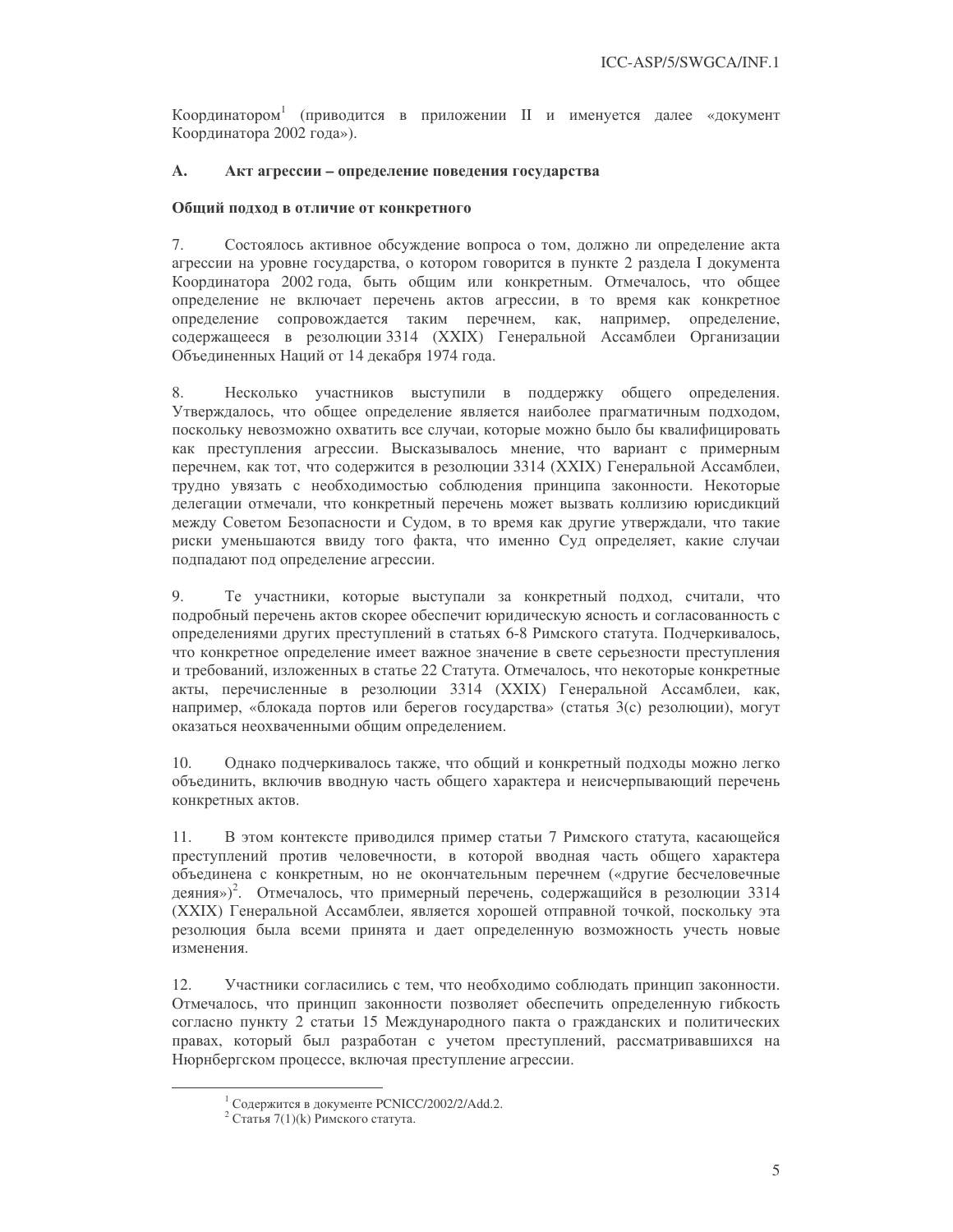$13.$ Что касается определения преступления агрессии, то предлагалось включить всеобъемлющее определение с упоминанием всех соответствующих прецедентов: Устав Нюрнбергского трибунала, подтвержденный резолюцией 95(I) Генеральной Ассамблеи; Принцип VI Принципов международного права, признанных Уставом Нюрнбергского трибунала и Приговором этого Трибунала, которые были приняты Комиссией международного права в 1950 году; резолюция 3314 (XXIX) Генеральной Ассамблеи; и проект Кодекса преступлений против мира и безопасности человечества, принятый Комиссией международного права в 1996 году.

## Описание акта агрессии

14. Было проведено обсуждение вопроса о том, как описывать агрессию государства: употреблять ли слова «применение силы», «вооруженное нападение», «акт агрессии» или «применение вооруженной силы». Отмечалось, что в Уставе Организации Объединенных Наций используются различные соответствующие понятия (статья 2 (4), статья 39, статья 51) и что все перечисленные выше термины касаются качества акта (в отличие от интенсивности акта, когда даются уточнения «грубый» или «очевидный»).

 $15.$ Многие участники предпочитали сохранить понятие «акт агрессии», как оно дается в пунктах 1 и 2 документа Координатора 2002 года, и сделанную там ссылку на резолюцию 3314 (XXIX) Генеральной Ассамблеи, в которой в статье 1 акт агрессии определяется как «применение вооруженной силы». К любому отходу от этой резолюции следует подходить осторожно. Высказывалось мнение, что термин «акт агрессии» необходим для увязывания коллективного деяния государства с преступлением, совершенным индивидуумом. Предлагалось добавить слово «коллективный», с тем чтобы подчеркнуть разницу между деянием государства и индивидуальным преступлением агрессии.

16. Некоторые делегации отдавали предпочтение термину «вооруженное нападение». Выражалась озабоченность по поводу того, что термин «акт агрессии» может оказаться слишком общим, для того чтобы служить основой для определения преступления агрессии в соответствии с обычным международным правом.

17. Отмечалось также, что практические последствия употребления одного термина, а не другого, ограничены, поскольку все четыре термина использовались в различных частях резолюции 3314 (XXIX) Генеральной Ассамблеи. Разница в формулировке и в значении проявится лишь в том случае, если будет избран общий подход.

## Квалификация акта государства в качестве «грубого» или «очевидного» нарушения Устава

18 Было проведено обсуждение фразы «который в силу своего характера, серьезности и масштабов является грубым нарушением Устава Организации Объединенных Наций», содержащейся в пункте 1 раздела I документа Координатора 2002 года. Некоторые участники подчеркивали, что нет необходимости дополнительно уточнять термин «нарушение Устава». Утверждалось, что акт агрессии обычно влечет за собой посягательство на «суверенитет, территориальную неприкосновенность или политическую независимость другого государства» (статья 1 резолюции 3314 (XXIX) Генеральной Ассамблеи), а это достаточно серьезно и не требует какого-либо дополнительного уточнения. Высказывалась также и та точка зрения, что идея установления «порога» является неотъемлемым элементом ограничения юрисдикции Суда согласно статье 1 Римского статута («самые серьезные преступления,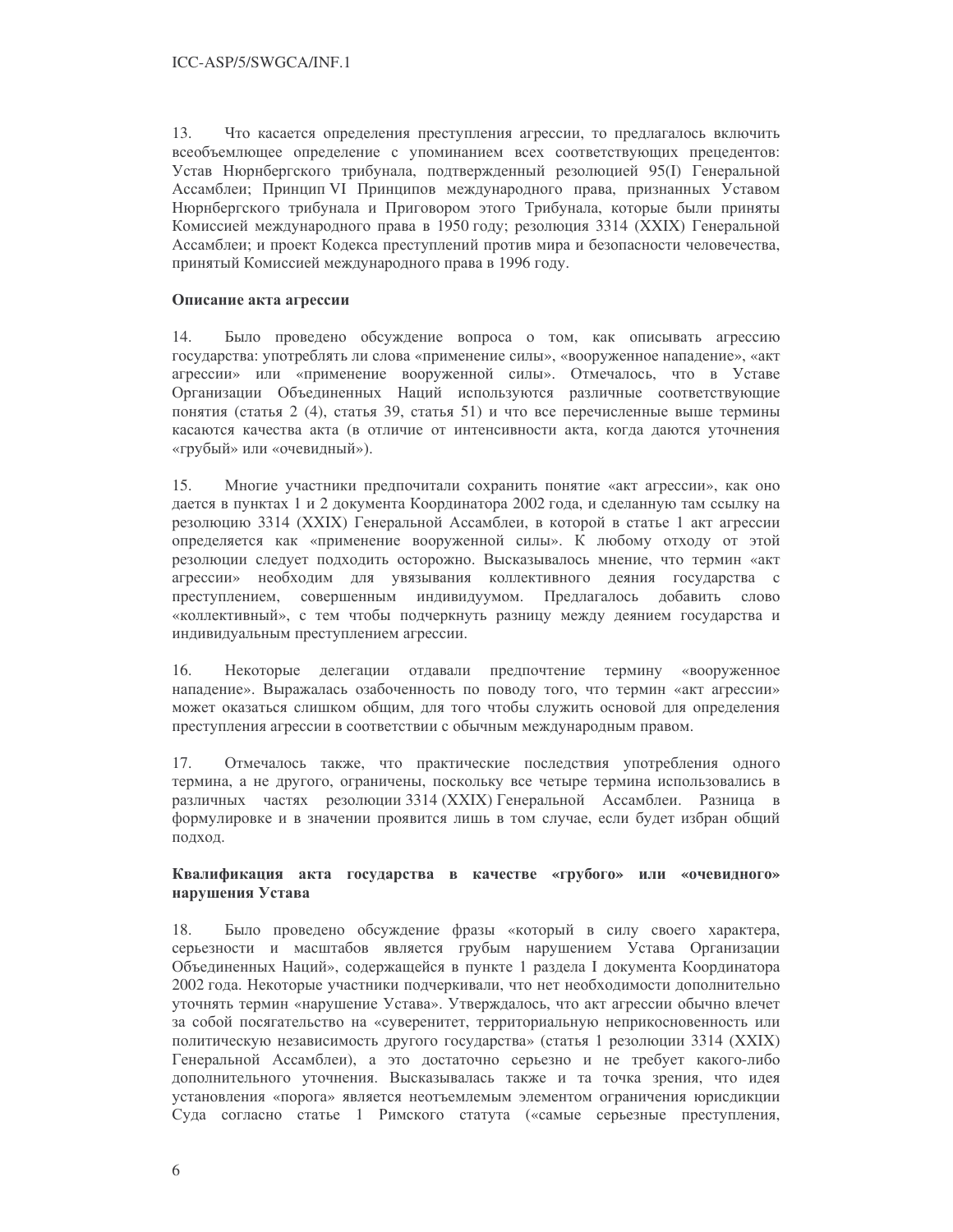вызывающие озабоченность международного сообщества»), и она будет учитываться в практике Суда. Уголовное преследование за преступление агрессии увязывалось с определением, сделанным ранее Советом Безопасности. Технически обсуждавшаяся фраза не являлась частью определения акта, однако обстоятельства могут учитываться в ходе уголовного судопроизводства даже без такой фразы (например, согласно статьям 31 и 32 Статута). Кроме того, оба термина являются неопределенными, и трудно провести различие между их сутью; поэтому уточнение должно скорее касаться серьезности деяния.

19. Некоторые участники по-прежнему выступали за сохранение этой фразы, поскольку она помогла бы исключить некоторые пограничные случаи. Они в целом поддерживали идею установления «порога», что, например, можно было бы сделать путем использования уточнения. Отмечалось, что преступление агрессии необходимо рассматривать в контексте преамбулы, а также статьи 1 Римского статута, в которых сделана ссылка на «самые серьезные преступления, вызывающие озабоченность международного сообщества».

20. В целом, если будет принято решение сохранить уточнение, предпочтение отдавалось термину «очевидный», а не «грубый».

## Ограничение юрисдикции актами, равнозначными «агрессивной войне»

21. Отмечалось, что концепция ограничения юрисдикции актами, равнозначными «агрессивной войне», которая основывалась на Нюрнбергском прецеденте, затрагивалась в ходе работы Подготовительной комиссии и отражена в варианте 2 пункта 1 документа Координатора 2002 года.

22. Отмечалось также, что вариант 1 в пункте 1 документа Координатора 2002 года касается вопроса агрессивной войны, но не ограничивает юрисдикцию такими актами.

23. Преобладающая точка зрения заключалась в том, что включение в определение ссылки на «агрессивную войну» будет слишком ограничительным, в частности в свете актов, конкретно указанных в статье 3 резолюции 3314 (XXIX) Генеральной Ассамблеи, и что поэтому предпочтительным является вариант 3 в пункте 1 документа Координатора 2002 года.

24. Высказывалось также мнение, что соответствующие акты должны быть равнозначны «агрессивной войне», для того чтобы не было отступления от обычного международного права. Однако в отношении того, что требует обычное право, мнения разошлись.

## Релевантность цели или результата акта агрессии

25. Обсуждался вопрос о том, должны ли быть релевантными цель или результат акта агрессии. В вариантах 1 и 2 в пункте 1 документа Координатора 2002 года содержатся такие ссылки («имеющий своей целью или своим результатом военную оккупацию или аннексию территории другого государства или ее части»).

26. Большинство участников выступали за то, чтобы не включать цель или результат в этот пункт. Среди причин приводились следующие: тот факт, что цель подпадает под действие ius in bello, в то время как преступление агрессии лежит в сфере действия *ius ad bellum*; трудности с подготовкой исчерпывающего перечисления целей или результатов; тот факт, что в статьях 3 и 5 резолюции 3314 (XXIX) Генеральной Ассамблеи в качестве примеров агрессии приводится только военная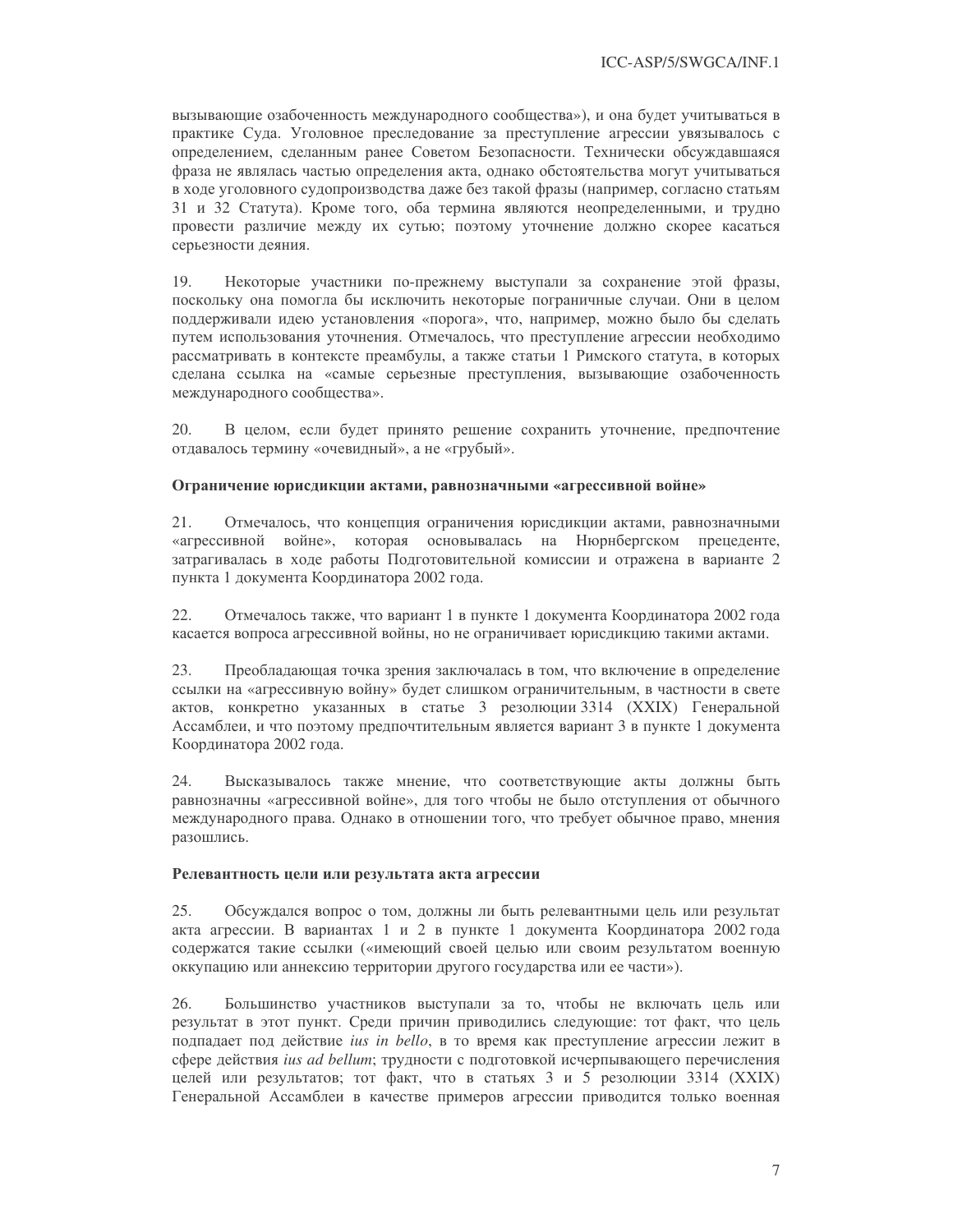оккупация или аннексия; и тот факт, что Совет Безопасности не упоминал цель или результат в своих решениях, касающихся агрессии.

Высказывалось мнение, что в определение следует включить военную 27. оккупацию, с тем чтобы охватить случаи сохранения ситуации после совершения нападения. Однако отмечалось, что в подпункте (а) статьи 3 резолюции 3314 (XXIX) Генеральной Ассамблеи военная оккупация уже рассматривается как континуум и что на преступления, подпадающие под юрисдикцию Суда, не распространяются какиелибо ограничения (статья 29 Римского статута).

Хотя некоторые участники выступали за включение в пункт 1 раздела I 28. документа Координатора 2002 года «порога», отмечалось, что нет необходимости делать это путем использования одного из двух вариантов. Однако высказывалась определенная поддержка включению варианта 2.

29. Высказывалось также мнение, что статья 4 резолюции 3314 (XXIX) Генеральной Ассамблеи дает Совету Безопасности возможность определять другие акты, которые могут представлять собой агрессию. Поэтому, возможно, нет необходимости ограничивать определение агрессии; цель установления «порога» может быть достигнута в элементах преступления.

30. Было также замечено, что вариант 1 в пункте 1 документа Координатора 2002 года ничего особо не дает, поскольку приводимый в нем пример является явным случаем агрессии; было бы лучше привести в качестве примера не столь очевидный случай акта агрессии.

 $31.$ Отмечалась важность проведения различия между преступлением агрессии и актом агрессии и подчеркивалось, что определение акта агрессии должно содержаться исключительно в пункте 2 раздела I документа Координатора 2002 года.

## Ссылка на резолюцию 3314 (XXIX) Генеральной Ассамблеи

 $32.$ Участники обсудили, как и в какой степени в положении, касающемся агрессии, следует упоминать определение агрессии, сделанное в резолюции 3314 (XXIX) Генеральной Ассамблеи. Приводилось три варианта: общая ссылка на резолюцию 3314 (XXIX), подобная той, которая содержится в пункте 2 раздела I документа Координатора 2002 года; ссылка только на конкретные части резолюции 3314 (XXIX), в частности на ее статьи 1, 3 и 4; или воспроизведение частей текста резолюции в самом этом положении.

Многие участники отдавали предпочтение общей ссылке на резолюцию 3314 33. (XXIX) Генеральной Ассамблеи. Утверждалось, что такая ссылка будет отвечать необходимости сохранения целостности резолюции, обеспечивать уважение к взаимосвязанному характеру ее положений (статья 8) и, в частности, охватывать также статьи 1 и 4, которые вполне уместны в этом контексте. Кроме того, такой подход поможет избежать затяжной дискуссии вокруг выбора конкретных актов. Отмечалось, что общий подход не будет идти вразрез со структурой преступлений, подпадающих под действие Римского статута, поскольку акт, описанный в резолюции 3314 (XXIX) Генеральной Ассамблеи, является не индивидуальным актом совершившего его лица, а коллективным актом государства и, следовательно, элементом, зависящим от обстоятельств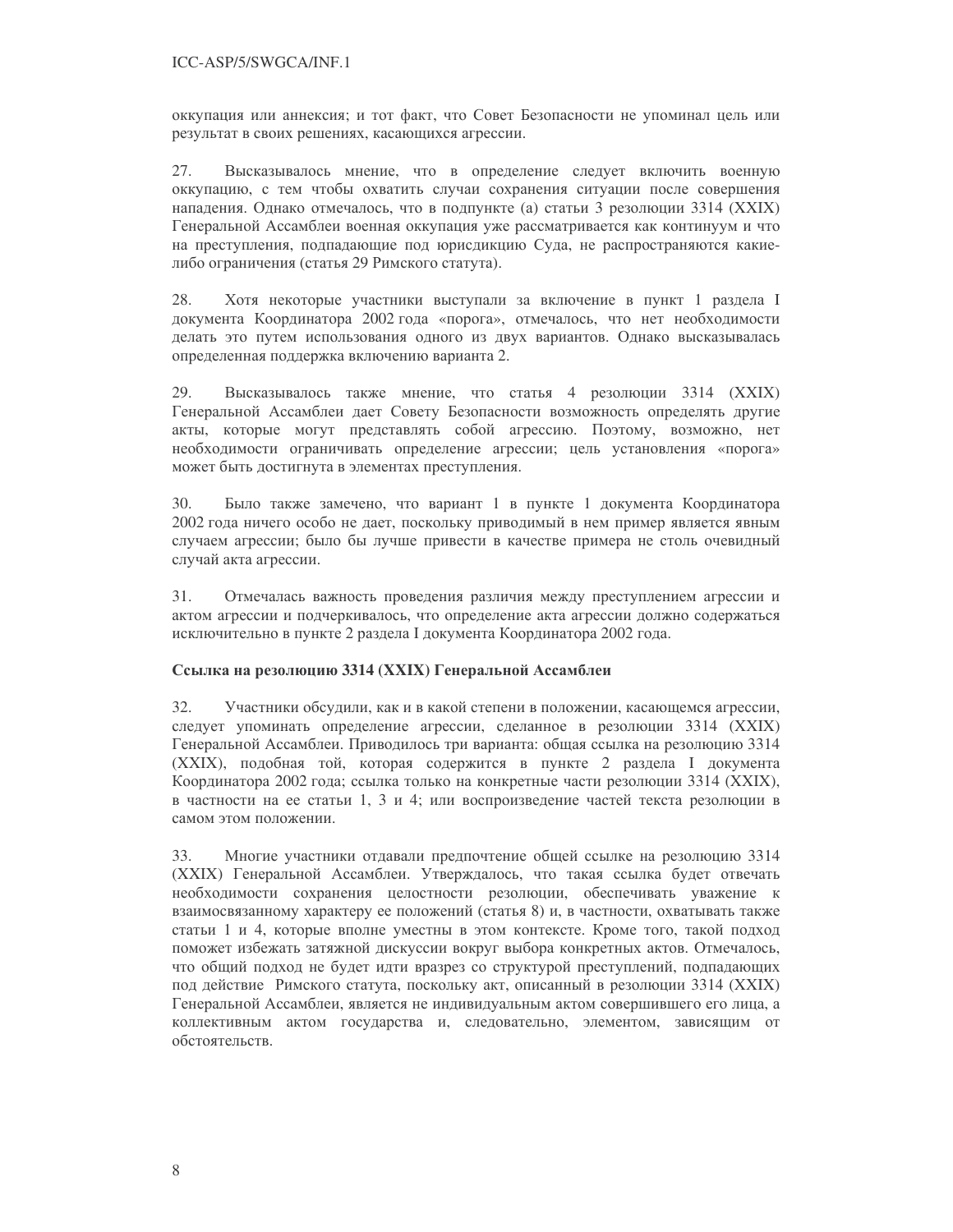$34.$ Высказывалось мнение, что, если будет принят общий подход, пункт 2 в разделе I документа Координатора 2002 года необходимо сформулировать по-новому. Отмечалось, что использование в нынешнем тексте термина «акт агрессии» может быть истолковано как просто ссылка на акты агрессии, перечисленные в статье 3 резолюции 3314 (XXIX) Генеральной Ассамблеи. Предлагалось переформулировать пункт 2 и сделать его более четким, с тем чтобы ссылка делалась не только на статью 3, но и на другие соответствующие положения этой резолюции, в частности на ее статьи 1 и 4. Отмечалось, что в отношении употребления термина «акт агрессии» в пунктах 1 и 2 документа Координатора 2002 года консенсуса нет и что была предложена альтернативная формулировка для охвата понятия «акт агрессии».

35. Некоторые участники поддержали идею воспроизведения конкретных пунктов резолюции 3314 (XXIX) вместо включения общей ссылки. Утверждалось, что общая ссылка на резолюцию 3314 (XXIX), включая ее открытый пункт 4, не дает нужной конкретности, которая необходима в контексте индивидуальной уголовной ответственности. Выдвигалось предложение определить акт агрессии на основе объединения статьи 1 и примерного перечня актов, содержащегося в статье 3 резолюции.

## Попытка агрессии со стороны государства

36. Отмечалось, что вопрос о том, следует ли включать попытку совершить акт агрессии со стороны государства, не был четко отражен в документе Координатора 2002 года и что этот вопрос встал только на межсессионном совещании в 2005 году в связи с обсуждением попытки индивидуума совершить преступление агрессии.

Некоторые участники одобряли включение попытки агрессии. Отмечалось, что 37. это подкрепит необходимость установления «порога», поскольку попытка расширяет диапазон охватываемых актов.

38. Отмечалось также, что будет трудно определить, имела ли место попытка или нет. Хотя теоретически это считается возможным, маловероятно, что Совет Безопасности Организации Объединенных Наций будет обсуждать и определять, предпринималась ли попытка совершить акт агрессии.

39. Отмечалось, что трудность заключается в том, что действия индивидуума неизбежно связаны с действиями государства. Высказывалось предостережение в отношении включения каких-либо положений, связанных с планированием или подготовкой, поскольку, согласно статье 39 Устава Организации Объединенных Наций, акт агрессии должен действительно произойти.

40. Другая точка зрения заключалась в том, что если включать попытку, то ее необходимо определить отдельно от преступления агрессии как такового, которое подразумевает свершившийся акт.

41. Высказывалось также мнение, что, возможно, нет необходимости вносить изменения в документ Координатора 2002 года, поскольку концепция попытки может быть затронута тогда, когда Совет Безопасности принимает соответствующее решение.

42. Однако несколько участников не поддержали прямое включение концепции попытки. Лучше всего было бы сохранить текст документа Координатора 2002 года без изменений, поскольку определение попытки агрессии со стороны государства ничего особо не даст. В этом контексте отмечалось, что некоторые акты, которые участники, выступающие за включение попытки, приводили в качестве примеров, на деле уже охвачены документом Координатора 2002 года; их нужно рассматривать не как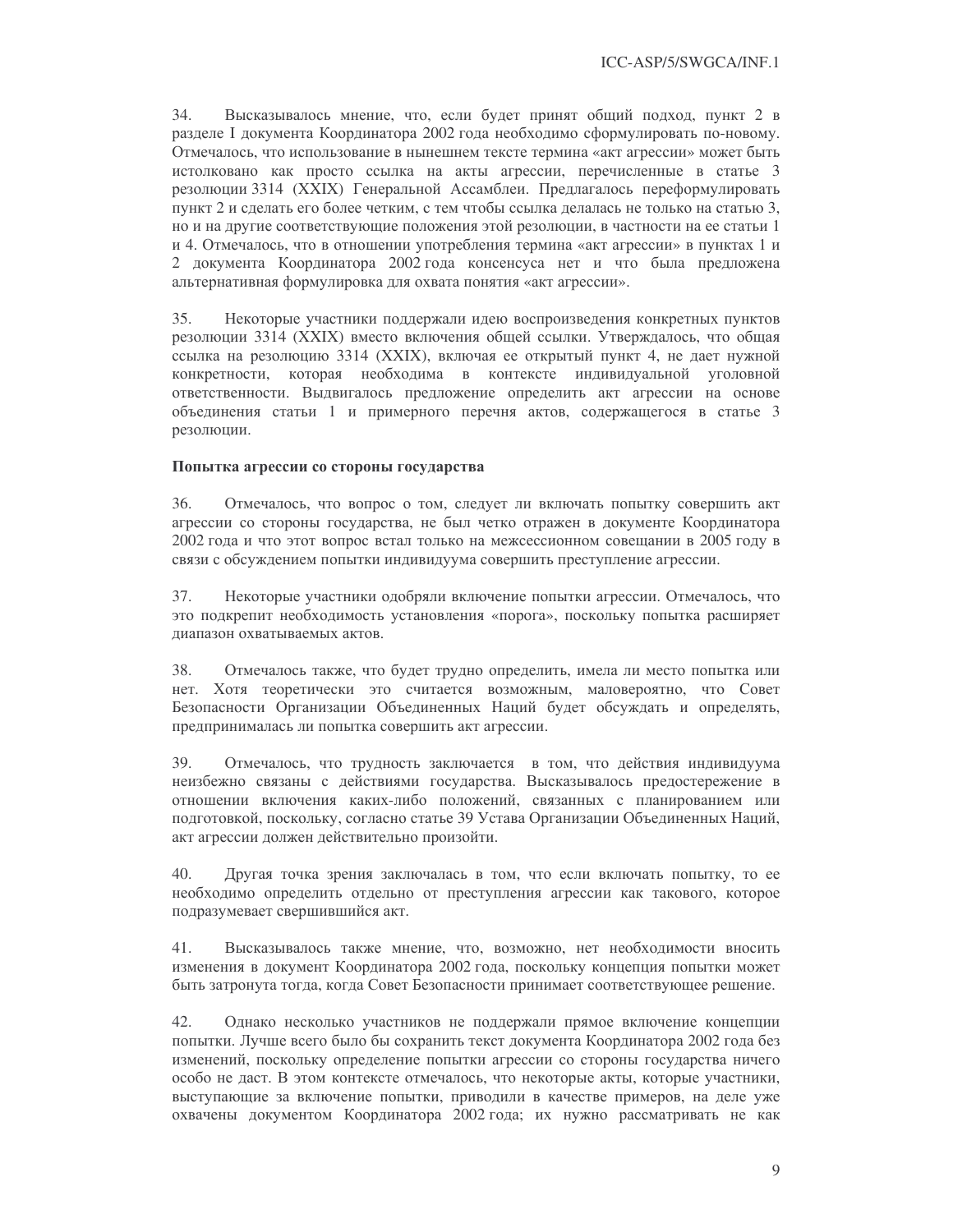попытки, а можно считать свершившимися актами агрессии. Такие случаи, как запуск ракеты в сторону другой страны, которая не попала в свою цель, являются применением силы и подпадают под действие резолюции 3314 (XXIX) Генеральной Ассамблеи независимо от того, успешно ли это было сделано или нет. Добавлялось также, что концепция «применения вооруженной силы государством первым» в статье 2 резолюции 3314 (XXIX) Генеральной Ассамблеи подтверждает это понимание.

43. В этой связи особо отмечалась важность недопущения отклонений от содержания резолюции 3314 (XXIX) Генеральной Ассамблеи. Эта резолюция была принята консенсусом после весьма длительных обсуждений и является частью обычного международного права.

44. Обсуждался также и вопрос нападения, нейтрализованного за пределами национальной территории, которое следует считать свершившимся актом агрессии; современные средства ведения войны обладают такими характеристиками, что пересечение территориальных границ не является необходимым условием совершения акта агрессии. В этой связи отмечалось, что резолюция 3314 (XXIX) Генеральной Ассамблеи предусматривает не пересечение территориальных границ вооруженными силами государства, а применение вооруженной силы против суверенитета, территориальной неприкосновенности или политической независимости другого государства.

45. Обсуждался и вопрос о том, можно ли считать, что первая часть фразы «планирование, подготовка, инициирование или осуществление», содержащейся в пункте 1 раздела I документа Координатора 2002 года, охватывает концепцию попытки с учетом того, что первые два слова относятся к ситуациям, предшествующим акту агрессии. Тем не менее высказывалось мнение, что эта фраза подразумевает акты участия индивидуума в совершении преступления агрессии, а не акт государства. Отмечалось также, что в другом контексте уже предлагалось снять эту фразу, содержащуюся в пункте 1.

46. В результате обсуждения сформировалось преобладающее мнение, что документ Координатора 2002 года уже охватывает определенные виды актов, которые можно считать попытками, и этого, возможно, уже достаточно.

47. Обсуждался и вопрос о том, должно ли определение охватывать также «угрозу» агрессии или нет. Участники согласились, что необходимо проводить различие между понятием «попытка» и понятием «угроза», которая, хотя и аналогична попытке, тем не менее представляет собой иную концепцию, не отраженную в документе Координатора 2002 года. Угроза – это главным образом устное выражение, но это может включать и другие более существенные виды деятельности, и оно шире, чем попытка акта агрессии. Поэтому особое значение имеет вопрос сохранения соответствующего «порога».

48 Отмечалось, что угроза агрессии была включена в ранние варианты проекта кодекса преступления, который был подготовлен Комиссией международного права, но в проекте, подготовленном Комиссией в 90-е годы прошлого столетия, такое понятие исчезло.

49. Подчеркивалось, что включение концепции угрозы создаст осложнения, поскольку слово «угроза» является контекстуальным и не всегда в одной ситуации имеет то же значение, что и в другой. Тем не менее высказывалось также мнение, что следует более внимательно рассмотреть концепцию угрозы, особенно если она подкрепляется существенной или реальной деятельностью.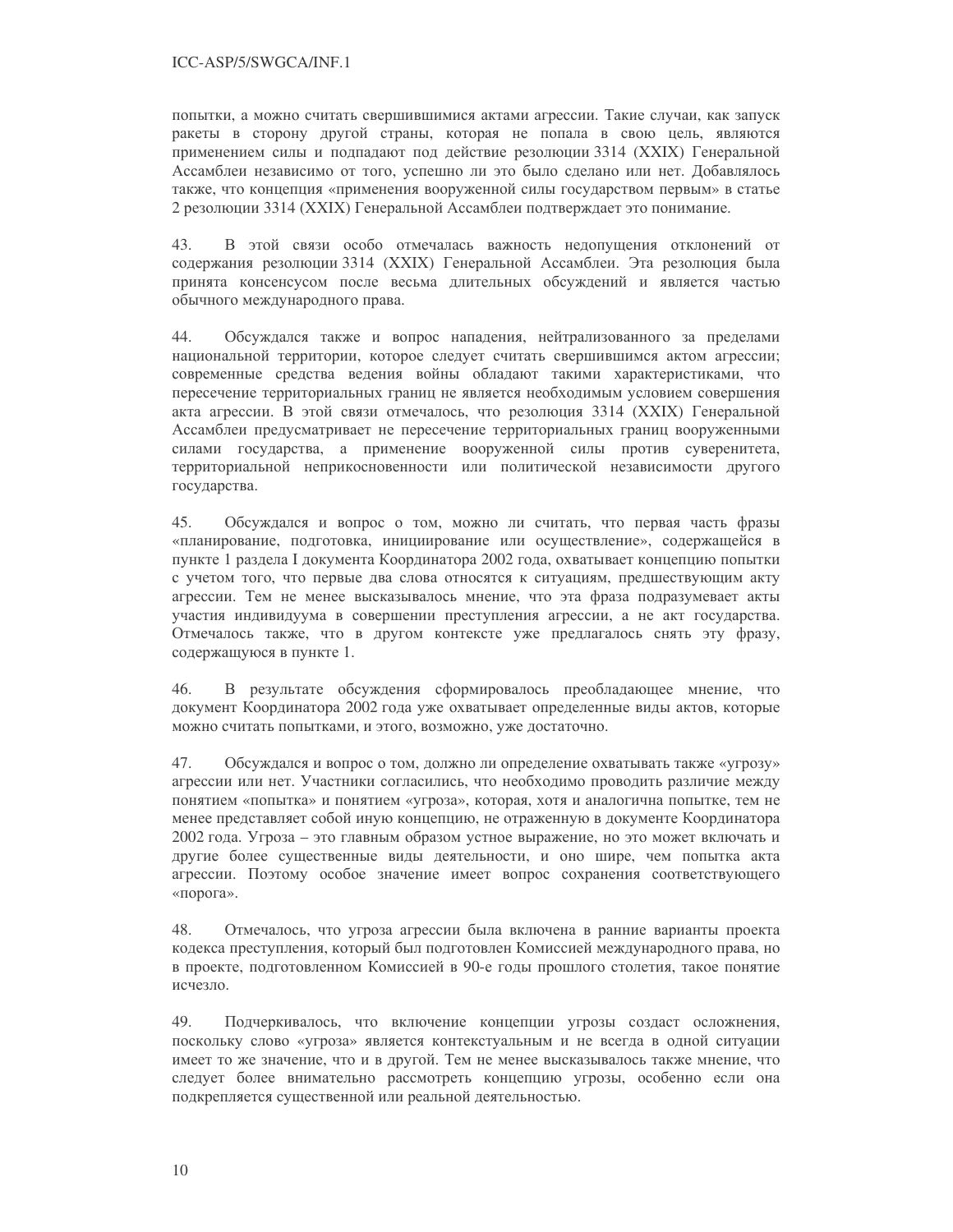$50<sub>1</sub>$ Высказывалось мнение, что работа над преступлением агрессии окажет воздействие на толкование положений, касающихся применения силы в целом и актов агрессии со стороны государств. Следует избегать таких вопросов, как толкование статьи 51 Устава Организации Объединенных Наций, неизбежное применение силы и преимущественное право на самооборону.

#### **B.** Условия осуществления юрисдикции

51. На межсессионном совещании Специальной рабочей группы по преступлению агрессии 2005 года активно обсуждались условия осуществления юрисдикции. Дополнительно эти вопросы изучены в документе для обсуждения № 2<sup>3</sup>. Во исполнение содержащегося в этом документе предложения были проведены дополнительные обсуждения для прояснения соответствующих вопросов, с тем чтобы определить этап для достижения в дальнейшем договоренности.

## Предварительное определение акта агрессии органом, не входящим в структуру Суда

52. По вопросу о том, следует ли обуславливать осуществление юрисдикции в отношении преступления агрессии предварительным определением акта агрессии Советом Безопасности или другим органом, не входящим в структуру Суда, мнения разделились.

Высказывалось мнение, что нет необходимости в каких-либо специальных 53. положениях относительно предварительного определения акта агрессии Советом Безопасности, поскольку статьи 13 и 16 Римского статута в достаточной степени освещают роль Совета Безопасности согласно Статуту. В этой связи упоминалась также статья 103 Устава Организации Объединенных Наций в связи с обязательствами по Римскому статуту.

54. Некоторые участники утверждали, что предварительное определение акта агрессии другим органом является одним из возможных сценариев, но это не должно быть предварительным условием осуществления Судом своей юрисдикции. Статья 13(b) Римского статута в достаточной степени освещает роль Совета Безопасности, и в отсутствие определения, сделанного Советом или любым другим органом, Суд может начинать действовать и сам может решить, что акт агрессии имел место.

В этом контексте обращалось внимание на независимость Суда и на различные 55. функции Совета Безопасности и Суда в отношении агрессии. Отмечалось, что статья 24 Устава Организации Объединенных Наций возлагает на Совет Безопасности главную, но не исключительную ответственность в связи с агрессией. Утверждалось, что прерогатива Совета Безопасности согласно статье 39 Устава ограничивается определением, помимо прочего, существования актов агрессии с целью принятия мер для поддержания международного мира и безопасности и не распространяется на вынесение судебного определения относительно агрессии для целей индивидуального уголовного преследования. В любом случае нельзя утверждать, что другие органы не обладают компетенцией для того, чтобы делать такое определение. Отмечалось, что Международный Суд в нескольких случаях определял, что агрессия имела место, без предварительного определения Советом Безопасности. Подчеркивалось также, что

<sup>&</sup>lt;sup>3</sup> Оригинал документа для обсуждения воспроизводится в Официальных отчетах Ассамблеи государств-участников Римского статута Международного уголовного суда, четвертая сессия, Гаага, 28 ноября - 3 декабря 2005 года (издание Международного уголовного суда, ICC-ASP/4/32), приложение II.C. На межсессионном совещании Специальной рабочей группы обсуждение было сконцентрировано на пересмотренном варианте документа.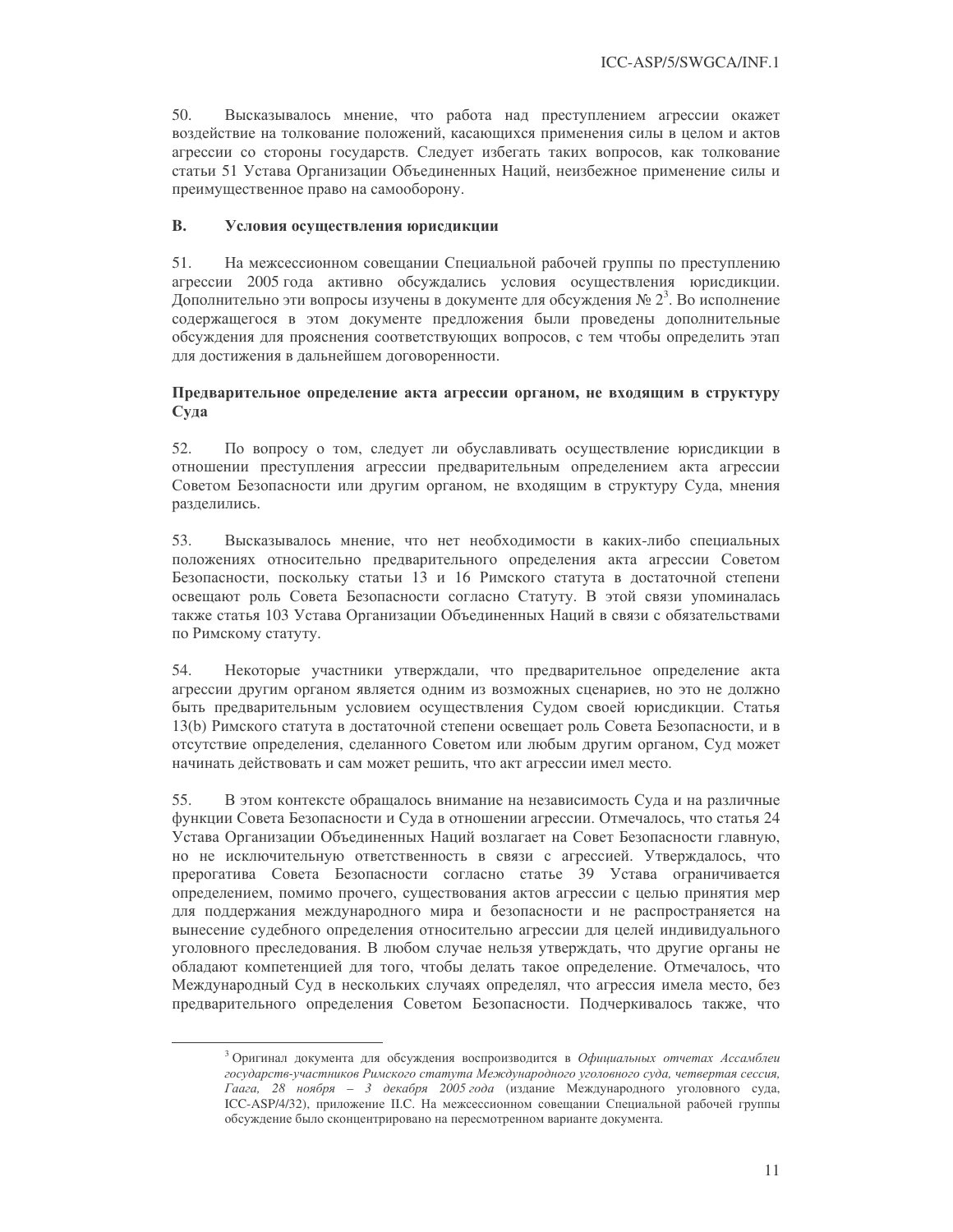отдельные государства также могут самостоятельно определять наличие акта агрессии, например в тех случаях, когда прибегают к праву на самооборону, или для целей индивидуального уголовного преследования на национальном уровне. И наконец, отмечалось, что согласно статье 16 Статута Совет Безопасности всегда имеет возможность обратиться к Суду с просьбой об отсрочке расследования или уголовного преследования.

56. Высказывалось мнение, что в соответствии со статьей 13 Римского статута преступление агрессии заслуживает такого же рассмотрения, как и другие преступления, подпадающие под юрисдикцию Суда. Поэтому для того, чтобы осуществлять свою юрисдикцию, Суду необязательно должно требоваться предварительное определение того, что акт агрессии имел место. В этой связи предлагалось снять варианты 2-5 в пункте 5 документа Координатора 2002 года.

57. Некоторые участники считали, что Суд должен иметь возможность осуществлять юрисдикцию в отношении преступления агрессии только после того, как Совет Безопасности или другой орган определили, что акт агрессии был совершен. Отдавалось предпочтение тому, чтобы такое определение делал Совет Безопасности. Упоминались полномочия Совета Безопасности согласно статье 39 Устава Организации Объединенных Наций и пункту 2 статьи 5 Римского статута, которые требуют, чтобы любое положение, касающееся преступления агрессии, сообразовывалось с соответствующими положениями Устава. Кроме того, отмечалось, что участие Совета Безопасности вполне уместно и что в контексте агрессии трудно провести четкое разграничение между обязанностями в области международного мира и безопасности и вопросами юрисдикции.

58. Тем не менее некоторые участники считали, что предварительное условие для осуществления юрисдикции Судом может быть выполнено благодаря определению, сделанному органом помимо Совета Безопасности, например Генеральной Ассамблеей Организации Объединенных Наций или Международным Судом. Высказывалось предложение предоставить Генеральной Ассамблее возможность либо самой делать такое определение, либо запрашивать консультативное заключение Международного Суда.

59. В связи с участием Генеральной Ассамблеи отмечалось, что необходимо дополнительно продумать, с просьбой о какой «рекомендации» следует обращаться (см. документ Координатора 2002 года): рекомендации о том, чтобы Суд начал действовать, или рекомендации о том, что акт агрессии имел место.

60. Выражались некоторые сомнения по поводу того, целесообразно ли с правовой точки зрения привлекать Международный Суд, поскольку он применяет иные стандарты доказывания, нежели Суд. Отмечалось также, что было бы предпочтительно избегать дублирования усилий, что будет иметь место, если вопрос будет сначала рассматриваться Международным Судом, а затем Международным уголовным судом.

Для того чтобы примирить различные мнения в отношении соответствующих 61. ролей Совета Безопасности и Суда, было высказано предложение найти различные решения для каждого из трех сценариев, изложенных в статье 13 Статута. Согласно статье 13 (а), государство может само передать ситуацию Суду, если оно не в состоянии провести судебное разбирательство на национальной территории. В таком случае, возможно, легче принять юрисдикцию Суда без привлечения другого органа. Однако необходимо проводить различие между самостоятельной передачей ситуации и другими передачами, совершаемыми государствами. Согласно статье 13 (b), Совет Безопасности может передать ситуацию Суду, который может заниматься всеми преступлениями, подпадающими под юрисдикцию Суда, включая преступление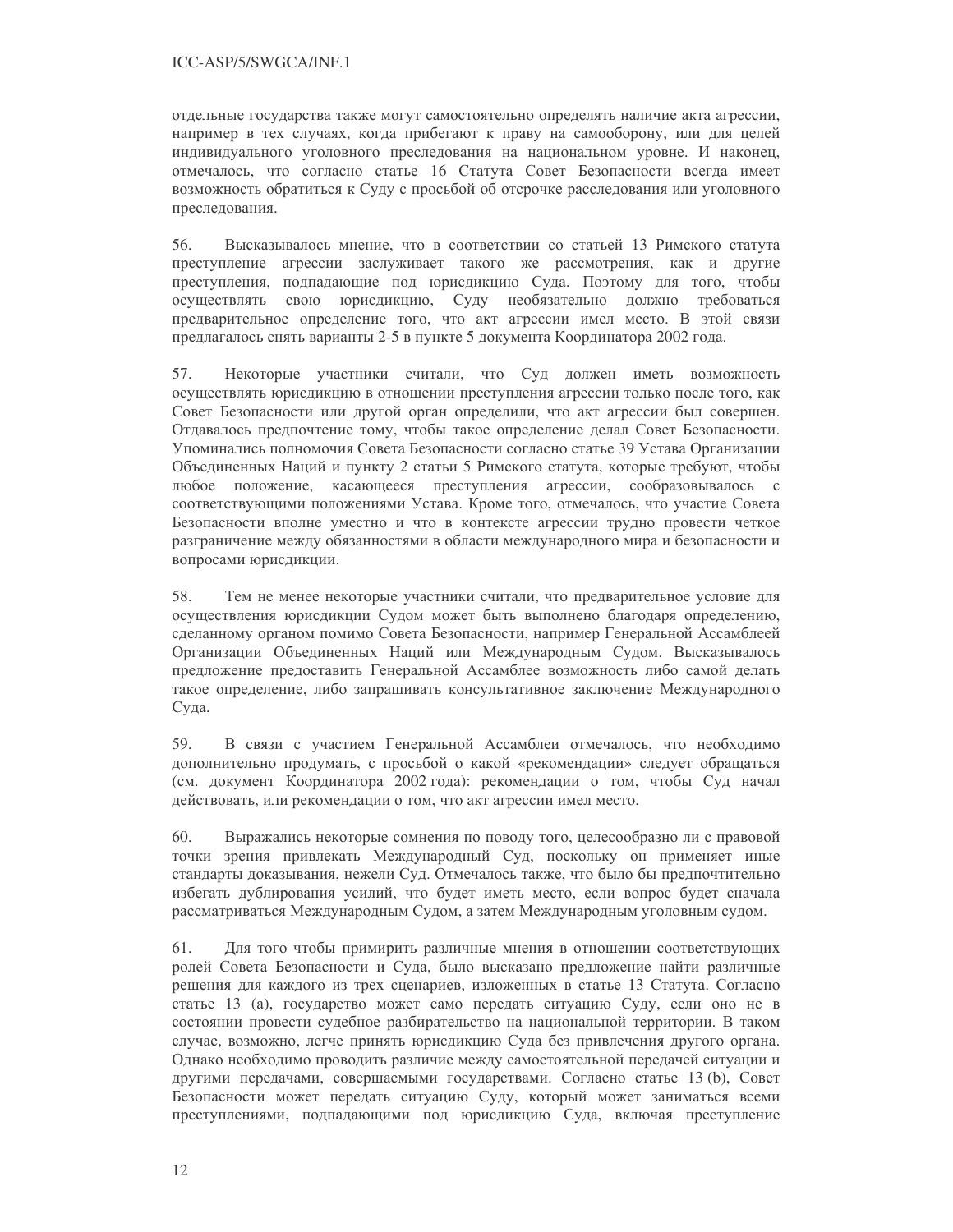агрессии. В таком случае Совет Безопасности может счесть удобным оставить решение данного вопроса Суду, вместо того чтобы делать свое собственное определение на данном этапе. Согласно этому варианту, было бы более приемлемо предоставить Суду большую самостоятельность в определении акта агрессии, поскольку Совет Безопасности сам передал ситуацию Суду. Согласно статье 13 (с), Прокурор начинает расследование *proprio motu*. Это, как представляется, единственный сценарий, предусмотренный в документе Координатора 2002 года. Поэтому предлагалось проводить различие между разными сценариями, изложенными в пункте 4 документа Координатора 2002 года.

62. Тем не менее отмечалось также, что приводился ряд аргументов в пользу привлечения других органов: необходимость политической поддержки, избежание необоснованных передач ситуаций и наличие экспертного потенциала в области международного публичного права - и что все эти аргументы, возможно, применимы и к случаям самостоятельной передачи ситуации.

## Варианты решений Совета Безопасности по вопросу об агрессии

63. В основе обсуждения лежал подход, предусматривающий, что для начала Судом производства по делу требуется решение Совета Безопасности. В этой связи было выделено три варианта решений. Совет Безопасности мог бы:

- определить, что имел место акт агрессии и передать ситуацию Суду в a) соответствии со статьей 13 b) Римского статута;
- $b)$ определить, что имел место акт агрессии;
- передать ситуацию Суду без определения наличия акта агрессии.  $\mathcal{C}$ )

64. Было отмечено, что в связи со сценариями а) и b) никаких трудностей не возникает. По сценарию а) Суд получает недвусмысленное разрешение на начало производства по делу в сочетании с определением наличия акта агрессии; что касается сценария b), то по нему Суд еще должен выполнить требования статьи 13 Римского статута. Однако требуется продолжить обсуждение вопроса о том, может ли Суд - по сценарию с - расследовать преступление агрессии.

Ряд участников поддержали то мнение, что Совет Безопасности должен иметь 65. возможность разрешать Суду начинать действовать без недвусмысленного определения наличия акта агрессии. Было обращено внимание на то, что Совет Безопасности редко использовал ранее или использует сейчас термин «агрессия» и что в ряде случаев он, возможно, предпочтет дать Суду «зеленый свет» на производство по делу без вынесения недвусмысленного определения о наличии акта агрессии. Такое решение могло бы быть полезным как для Суда, так и для Совета Безопасности, которому будет предоставлена возможность использовать дополнительный вариант решения вопросов политики. Однако было высказано мнение, что понятие передачи согласно статье 13 (b) Римского статута, в которой не указывается, что лежит в основе передачи преступление агрессии или какое-либо другое преступление, предусмотренное Статутом, - возможно, является не таким уж безусловным, чтобы устанавливать право Суда на осуществление своей юрисдикции в случае преступления агрессии. Вместе с тем было также отмечено, что понятие передачи может быть особенно полезным, если допустить, что определение наличия акта агрессии Советом не может являться обязательным для Суда по причинам, имеющим отношение к надлежащей правовой процедуре. Было также отмечено, что в момент передачи еще может быть неясно, был ли совершен акт агрессии, и что Совет Безопасности может вынести определение по этому вопросу на более поздней стадии.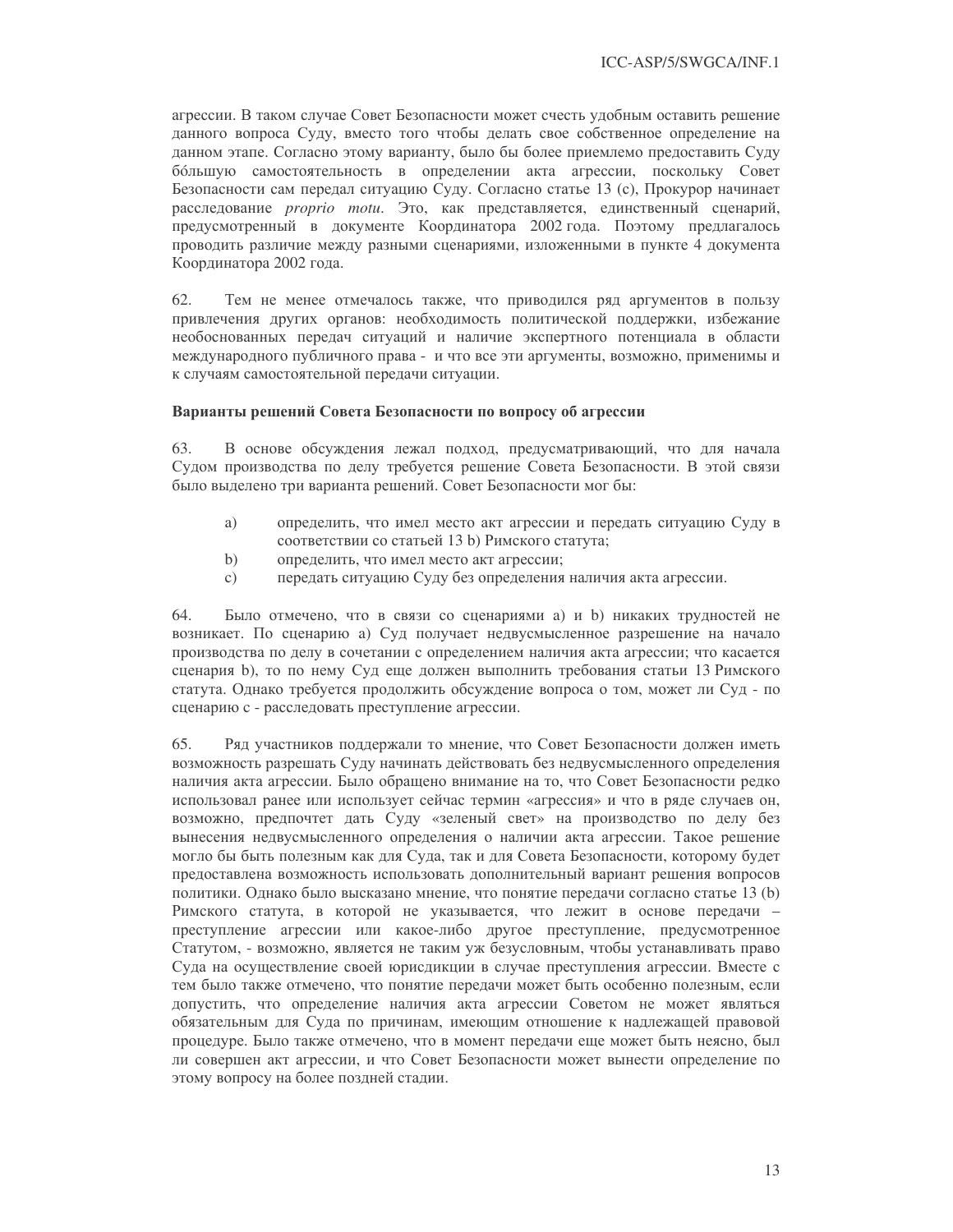66. Было обращено внимание на предложение, высказанное ранее, согласно которому в случае передачи ситуации Советом Безопасности никаких предварительных условий для осуществления юрисдикции не существует.

Другие участники выразили сомнения относительно целесообразности 67. предоставления Суду права начинать действовать без недвусмысленного определения наличия акта агрессии Советом Безопасности или другим органом. Утверждалось, что в качестве предварительного условия осуществления Судом своей юрисдикции должно быть предусмотрено предварительное определение наличия акта агрессии. В соответствии с этим мнением в юрисдикцию Суда не входит принятие решения о том, был ли совершен акт агрессии. Кроме того, была выражена некоторая озабоченность по поводу целесообразности предоставления судьям Суда, занимающимся вопросами индивидуальной уголовной ответственности, права принимать такое решение. Было также отмечено, что элементы преступления должны включать определение наличия акта агрессии соответствующим органом<sup>4</sup>. Другие участники выступили против включения в элементы агрессии предварительного условия осуществления юрисдикции.

68. Было также выражено мнение, что следует предусмотреть кумулятивное требование: сначала Совет Безопасности должен определить, что был совершен акт агрессии, а затем конкретно разрешить Суду действовать в соответствии со статьей 13 (b) Римского статута.

69. Другие участники предложили сочетание вариантов определения наличия акта агрессии Советом с возможностью процедурного разрешения. Хотя основная ответственность за определение наличия акта агрессии лежит на Совете Безопасности, необходимо все же обеспечить некоторую степень гибкости, с тем чтобы Суд имел возможность действовать. Такой вариант совместим с компетенцией судей и функциями Суда. Вопросы международного публичного права могут возникать на начальной стадии уголовного судопроизводства, и таким образом определение наличия акта агрессии не будет выходить за пределы компетенции и экспертного потенциала судей Суда.

## Обязательный характер определения наличия акта агрессии

70. Был обсужден вопрос о том, должно ли определение наличия акта агрессии другим органом являться безоговорочным и следовательно юридически обязательным<sup>3</sup> для Суда.

71. Многие участники отметили, что они безоговорочно отдают предпочтение определению, которое будет открыто для рассмотрения Судом, в частности, с тем чтобы гарантировать право подзащитного на надлежащую правовую процедуру. На Прокурора возлагалось бы бремя доказывания в отношении всех элементов преступления, включая наличие акта агрессии, для чего очень важное значение будет иметь предварительное определение, вынесенное другим органом. Были упомянуты права обвиняемого, в частности, положения пункта 1 (i) статьи 67 Статута. Защита всегда должна иметь возможность возражать против обвинений Прокурора на любых основаниях. Кроме того, было отмечено, что после вынесения определения Советом Безопасности могут появиться новые доказательства, опровергающие наличие акта

<sup>4</sup> Было указано, что такой подход нашел отражение в описании элементов преступления агрессии, содержащемся в докладе Координатора за 2002 год, где наличие акта агрессии определяется как предварительное условие.

<sup>&</sup>lt;sup>5</sup> В пересмотренном варианте дискуссионного документа использовалось слово «prejudicial».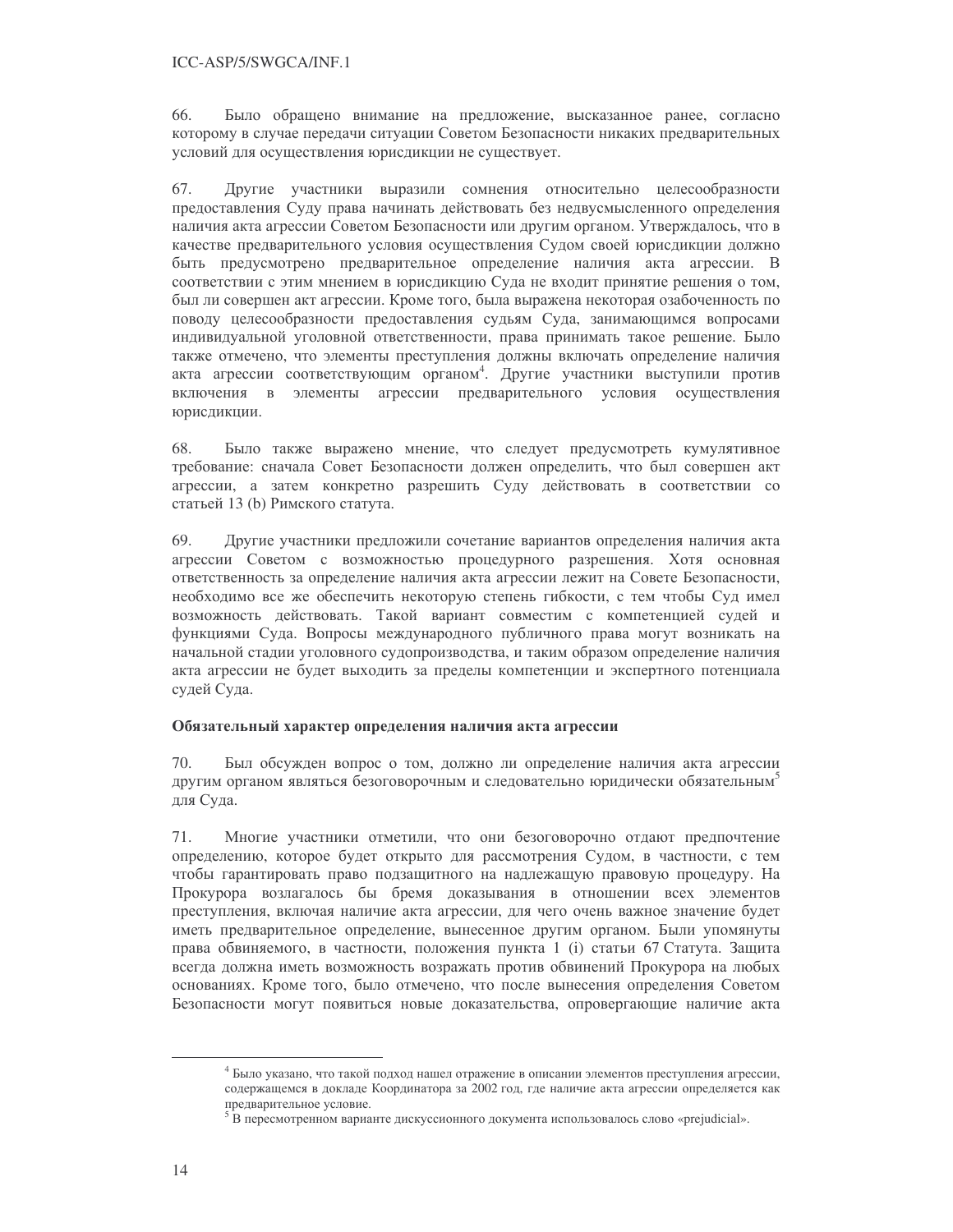агрессии, и что Суду должна быть предоставлена возможность учитывать такие новые локазательства.

72. Было отмечено, что возможность такого рассмотрения позволила бы защите оспаривать наличие акта агрессии, утверждать, что речь идет об акте самозащиты, отрицать или минимизировать участие индивидуумов и т.д. Ряд участников высказали мнение, что не следует недооценивать значение этих сложных моментов, поскольку они могут возникать также тогда, когда Суд будет заниматься преступлениями против человечности и военными преступлениями. Утверждалось также, что важное значение имеет обеспечение прав обвиняемых, но, что государствам необходимо также сознавать последствия рассмотрения Судом вынесенного Советом Безопасности определения наличия акта агрессии.

## Варианты процедурных решений в отсутствие определения Совета Безопасности

73. По поводу вариантов, содержащихся в пункте 5 документа Координатора за 2002 год, были высказаны различные мнения.

## Вариант 1

74. Ряд участников заявили, что они выступают за сохранение только этого варианта, поскольку другие четыре варианта содержат элементы, которые могут влиять на независимость и авторитет Суда.

## Вариант 2

75. Было выражено мнение, что следует сохранить только этот вариант, поскольку другие ведут к вмешательству в компетенцию Совета Безопасности, предусмотренную Уставом Организации Объединенных Наций.

## Вариант 3

76. Было внесено предложение о замене в первом предложении слова «обращается» словами «может обратиться». Было также предложено заменить слово «рекомендация» словом «определение». Был поставлен вопрос о том, будет ли целесообразной процедура, предусматривающая, что Суд сначала запрашивает решение Генеральной Ассамблеи, а затем начинает производство по делу при отсутствии такого решения.

## Вариант 4

Были высказаны некоторые сомнения относительно участия Генеральной 77. Ассамблеи или Международного Суда в виду того, что политическая поддержка, необходимая Суду, не является следствием участия, например, такого правового органа, как Международный Суд; возможность избежания необоснованных передач, упомянутая в качестве еще одного фактора в пользу такого участия, может и не рассматриваться как совместимая с мандатом Международного Суда.

78. Что касается фразы «если за это проголосуют любые девять его членов» в варианте b), то, по мнению ряда участников, она равносильна вмешательству в компетенцию Совета Безопасности и противоречит Уставу Организации Объединенных Наций, в котором говорится, что Совет сам решает, какой вопрос является процедурным. Поскольку маловероятно, что Совет Безопасности будет рассматривать просьбу о предоставлении консультативного заключения как процедурный вопрос, было предложено исключить эту противоречивую фразу. С другой стороны, было также отмечено, что этот вариант может оказаться полезным с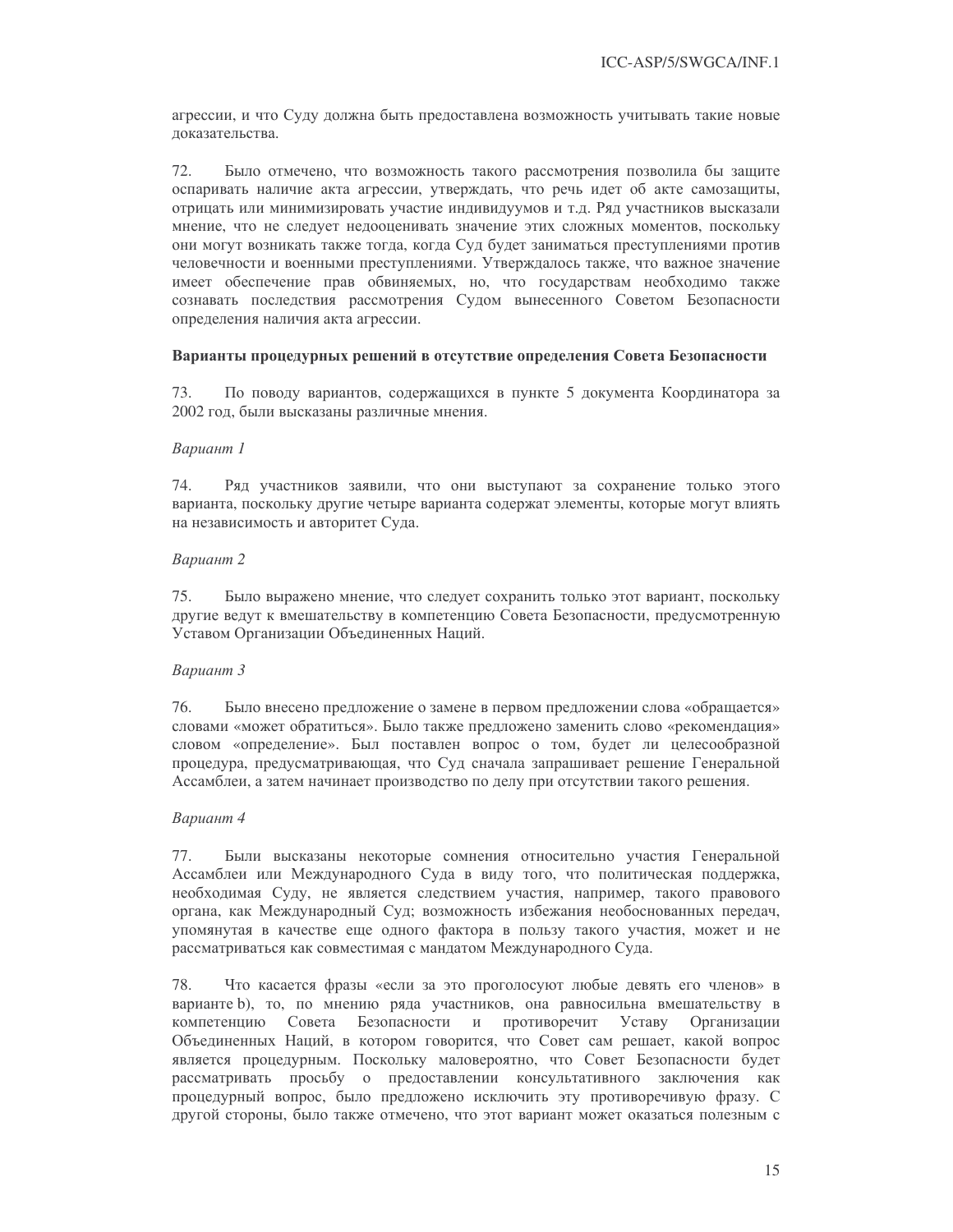точки зрения устранения озабоченности по поводу роли Совета Безопасности и что на определенной стадии Совет Безопасности, возможно, пожелает согласиться с таким подходом. Таким образом, было предложено сохранить данный вариант.

Было отмечено, что до этого момента Совет уже получит возможность вынести 79. определение относительно совершения акта агрессии и поэтому Суду не нужно будет просить его вынести консультативное заключение по данному вопросу.

80. Была выражена озабоченность в связи с тем, что получение консультативного заключения от Международного Суда приведет к серьезной задержке в производстве по делу.

81. Была высказана мысль, что следует четко определить следующее: если консультативное заключение уже имеется, Суд может заниматься производством по делу независимо от того, было ли консультативное заключение запрошено Советом Безопасности или Генеральной Ассамблеей.

82. И наконец, было отмечено, что единственным актуальным вопросом является вопрос о том, может ли Суд начинать расследование на основе консультативного заключения Международного Суда, и что в положении об агрессии нет необходимости указывать, по чьей просьбе Международный Суд будет выносить упомянутое консультативное решение.

83. Большинство делегаций высказались за исключение вариантов 3 и 4 из пункта 5 доклада Координатора за 2002 год, хотя и по различным причинам.

#### $\mathbf{C}$ . Преступление агрессии - определение поведения индивидуума

84. Обсуждение этого вопроса предопределялось отмеченной на межсессионном совещании 2005 года растущей тенденцией к отходу от «монистического» подхода и использованию «дифференцированного» подхода. Было указано, что в докладе Координатора за 2002 год используется монистический подход, ПОСКОЛЬКУ содержащееся в пункте 1 описание поведения индивидуума включает описание различных форм участия, которые в противном случае рассматривались бы в пункте 3 статьи 25 Римского статута. При дифференцированном подходе определение преступления агрессии будет рассматриваться так же как и другие преступления, подпадающие под юрисдикцию Суда: главное внимание в определении преступления будет уделяться поведению основного правонарушителя, тогда как другие формы участия будут рассматриваться в рамках пункта 3 статьи 25 Статута. В принципе было решено, что дифференцированный подход является более предпочтительным, поскольку на его основе преступление агрессии рассматривается так же как и другие преступления, подпадающие под юрисдикцию Суда. Однако было решено, что жизнеспособность дифференцированного подхода нуждается в дальнейшем изучении и что, таким образом, пока необходимо сохранить монистический подход, используемый в документе Координатора за 2002 год.

85. Было вновь высказано мнение о том, что необходимо продолжить работу над дифференцированным подходом, включая дальнейшее обсуждение предложений относительно надлежащего термина, например, тех, которые содержатся в добавлении I к докладу межсессионного совещания 2005 года<sup>6</sup>.

<sup>&</sup>lt;sup>6</sup> Официальные отчеты Ассамблеи государств-участников Римского статута Международного уголовного суда, четвертая сессия, Гаага, 28 ноября - 3 декабря 2005 года (издание Международного уголовного суда, ICC-ASP/4/32), приложение II.A.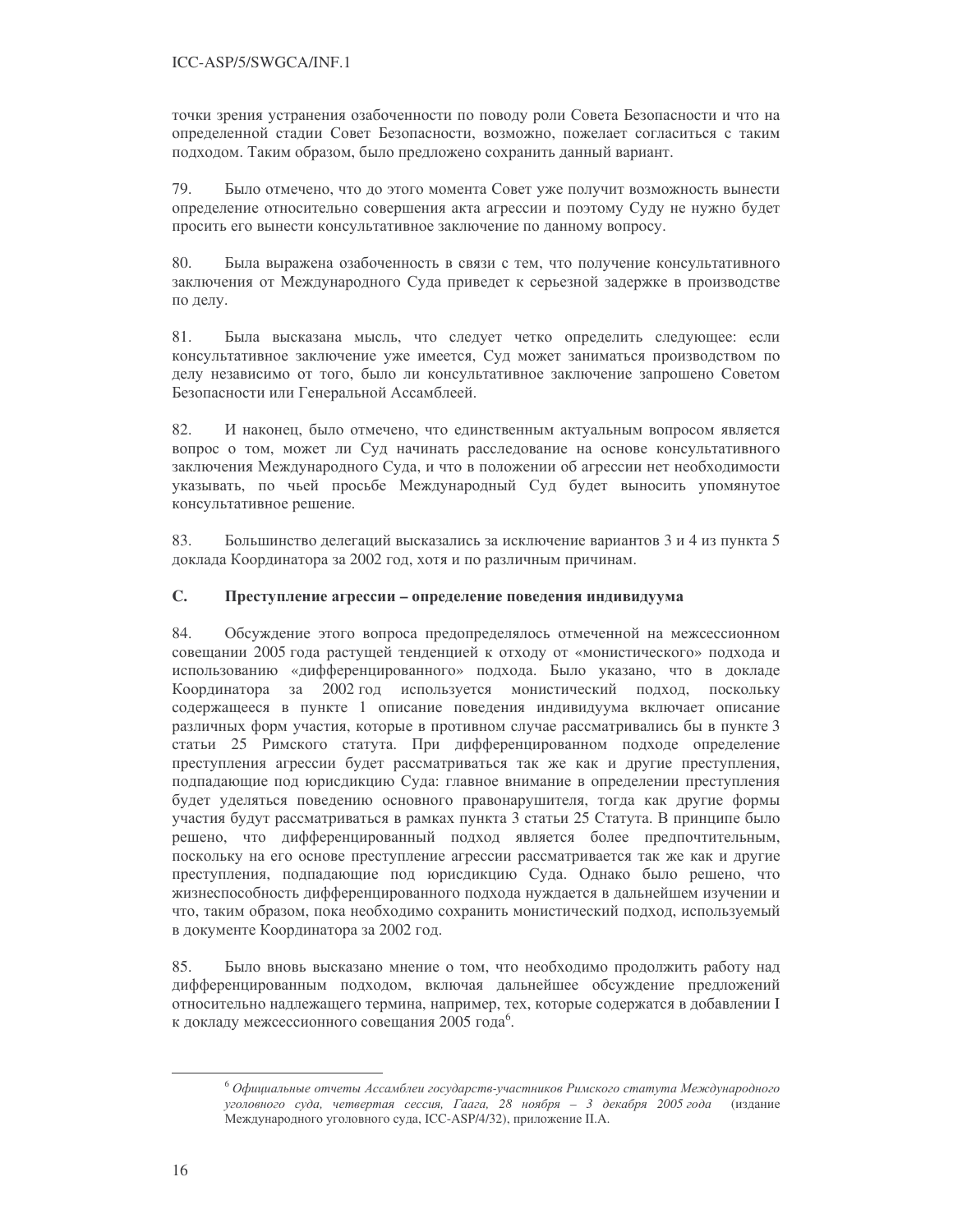86. Было принято решение сосредоточить основное внимание на нынешнем межсессионном совещании на вопросе индивидуального участия (подпункты a) - d) пункта 3 статьи 25 Статута). Вопрос о связи определения преступления агрессии со статьей 28 Статута (Ответственность командиров и других начальников) и статьей 33 (Приказы начальника и предписание закона) будет рассмотрен на более поздней стадии дискуссионного на основе дополнительного документа, представленного субкоординатором. Вопрос о покушении лица на совершение преступления (статья 25, пункт 3 f)) также будет рассмотрен позднее.

87. Было отмечено широкое согласие с тем, что в определении элемента поведения при использовании дифференцированного подхода следует избегать слова «участвует», с тем чтобы не допустить дублирования с формами участия, предусмотренными в пункте 3 статьи 25 Римского статута.

88. Кроме того, участники пришли к консенсусу в отношении того, что агрессия должна рассматриваться как преступление руководства. В этой связи было выражено мнение, что положение о руководстве должно содержать ссылку на способность влиять на политику.

89. В качестве альтернативных глаголов было предложено использовать термины «организовать и руководить», «руководить» и «приказывать». Было отмечено, что эти формулировки часто используются в конвенциях о борьбе с терроризмом и в контексте уголовного права являются, возможно, более утвердившимися, чем менее часто используемый термин «вовлекать», который однако, по мнению ряда участников, является предпочтительным.

Были предприняты попытки разъяснить сферу охвата и значение слов 90. «вовлечение государства». Ряд делегатов выступили за использование этого понятия. Однако было высказано мнение, что его следует использовать в комбинации со словами «вооруженные силы или другие органы государств». Другие участники выразили озабоченность по поводу этой фразы, поскольку в международном праве она обычно не используется.

91. Было предложено включить глагол «возглавлять», с тем чтобы подчеркнуть руководящую роль главного правонарушителя. Утверждалось, что это позволит максимально точно описать поведение руководителя и что глагол «возглавлять» лучше всего использовать в сочетании с уже существующей фразой «планировании, подготовке, инициировании или осуществлении акта агрессии». Ряд участников поддержали это предложение или проявили интерес к нему, и таким образом его следует изучить более подробно. Однако было также отмечено, что этот вариант может оказаться слишком узким и означать, что главным правонарушителем может являться только глава государства или правительства.

92. Был обсужден вопрос о том, следует ли сохранить фразу «планировании, подготовке, инициировании или осуществлении». Участники выразили мнение, что эти слова следует опустить, поскольку элементы этого понятия зафиксированы в формах участия согласно пункту 3 статьи 25 Римского статута. Утверждалось, что включение этих терминов в элемент поведения может стереть различие между главными и другими правонарушителями. Другие участники заявили, что они предпочли бы сохранить эту фразу. Было отмечено, что эта фраза отражает типичные черты агрессии как преступления руководства и ее сохранение в тексте подчеркнет уголовный характер соответствующего поведения и тем самым увеличит сдерживающее воздействие данного положения. В этом контексте было предложено также использовать содержащиеся в этой фразе термины в качестве глаголов («планирует, подготавливает, инициирует или осуществляет»). Ряд участников проявили интерес к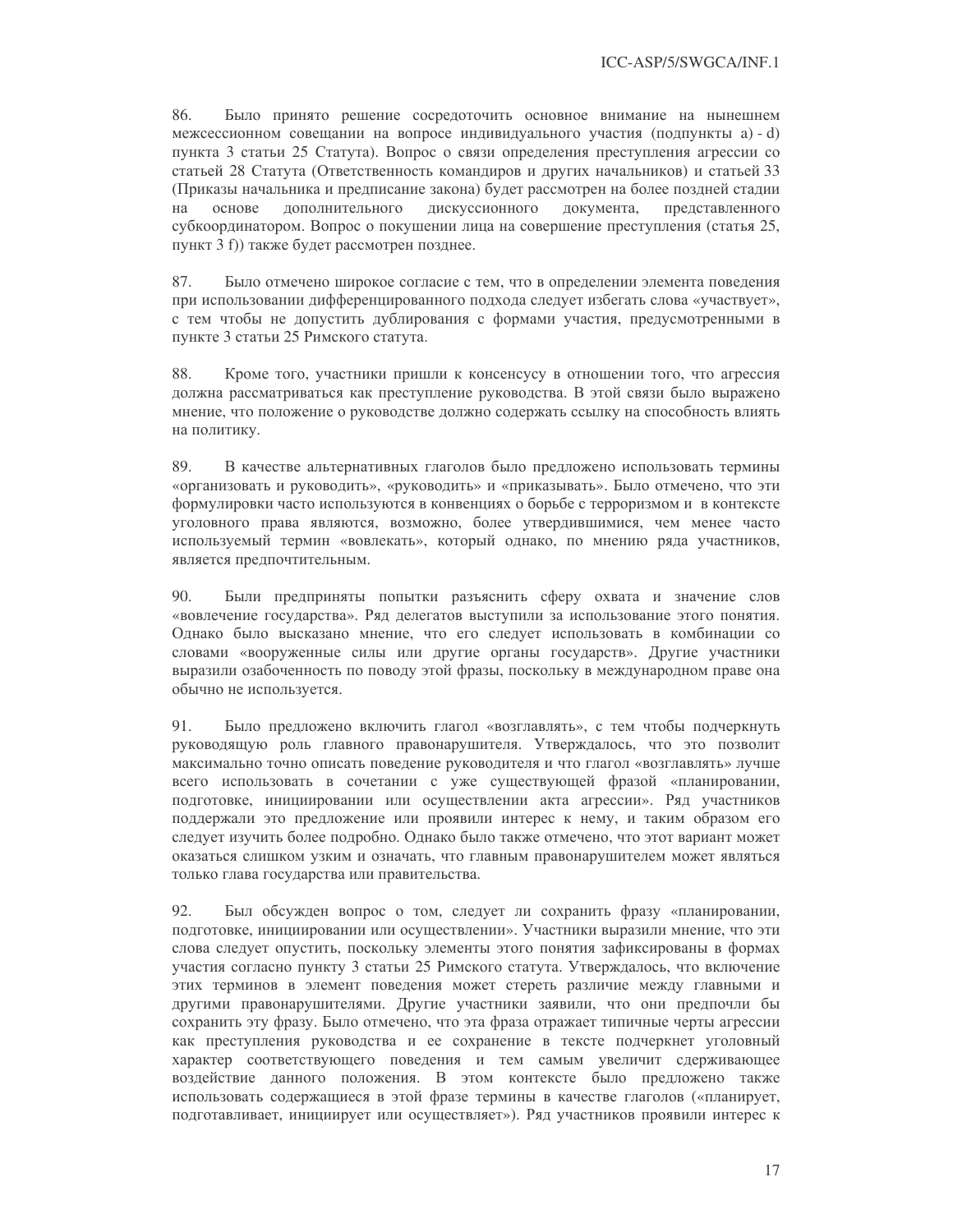этому предложению, тогда как другие отметили опасность того, что эти глаголы не будут адекватно отражать деятельность руководителя, который, в частности, лично не использует вооруженные силы, а скорее руководит их использованием или возглавляет eгo.

 $93$ Ряд участников выразили мнение, что практические различия между этими различными вариантами носят ограниченный характер. По сути дела эти варианты отличаются друг от друга только степенью выделения роли главного правонарушителя по сравнению с второстепенными. Однако такое выделение не влияет на вынесение обвинительного приговора согласно Статуту.

## Варианты применения дифференцированного подхода

94 Было принято решение отразить обсуждение дифференцированного подхода в обновленном документе, основанном на предложениях А и В в добавлении I к докладу о работе межсессионного совещания 2005 года. Документ с обновленными вариантами содержится в приложении I к настоящему докладу. Эти варианты были разработаны исключительно с целью показать различные возможные подходы к определению элемента поведения при использовании дифференцированного подхода; перед ним не ставилось задачи отразить альтернативные тексты по другим вопросам, содержащимся в пункте 1 доклада Координатора за 2002 года, или исключить обсуждение других вопросов.

 $\mathbf B$ 95. ходе предварительного обсуждения вышеупомянутого документа, содержащего два варианта, было обращено внимание на различные начальные фразы предложений А и В. Было указано, что цель первоначальной фразы в предложении В (где используется слово «означает») заключалась в более четком согласовании определения с определениями, содержащимися в статьях 6, 7 и 8 Римского статута, и в более пунктуальном применении дифференцированного подхода. Главное различие между двумя предложениями заключается в включении в предложение А фразы «планирование, подготовка, инициирование или осуществление» и исключение этой фразы из предложения В. Иная формулировка начальной фразы, используемая в предложении В, могла бы использоваться также в предложении А. Было предложено уточнить положение относительно руководства, содержащееся в предложении В, путем включения в него ссылки на «поведение лица».

#### D. Будущая работа Специальной рабочей группы по преступлению агрессии

96. С учетом того, что Ассамблея государств-участников на своей четвертой сессии постановила, что в 2006-2008 годах Специальной рабочей группе будет выделено десять отдельных дней для проведения заседаний в Нью-Йорке в ходе возобновленных сессий и что, по мере необходимости, она будет проводить межсессионные совещания', было предложено, чтобы Председатель препроводил Ассамблее просьбу о выделении дополнительного времени для проведения заседаний в ходе возобновленной шестой сессии Ассамблеи, которая состоится в первом квартале 2008 года. Это было сочтено необходимым для выполнения соответствующей резолюции<sup>8</sup> Ассамблеи государствучастников, особенно в связи с тем, что Специальная рабочая группа уже приняла решение завершить свою работу по крайней мере за 12 месяцев до начала Конференции по обзору.

 $\frac{7}{7}$ Официальные отчеты Ассамблеи государств-участников Римского статута Международного уголовного суда, четвертая сессия, Гаага, 28 ноября - 3 декабря 2005 года (издание Международного уголовного суда, ICC-ASP/4/32), часть III, резолюция ICC-ASP/4/Res.4, пункты 37 и 53 постановляющей части.

 $8$  Там же.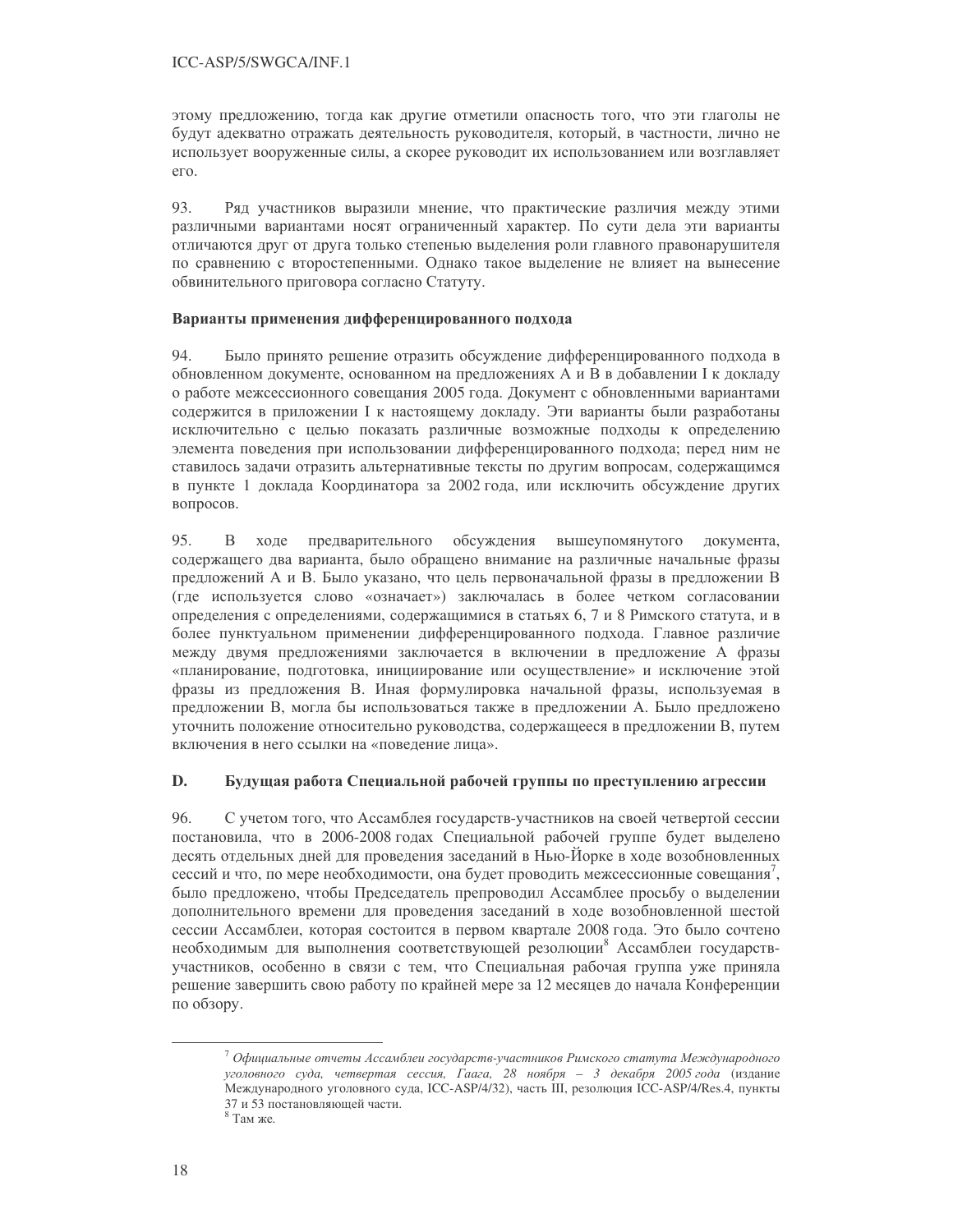97. Специальная рабочая группа выразила признательность за вклад, внесенный участниками в работу «виртуальной рабочей группы» по преступлению агрессии, которая была учреждена во второй половине 2005 года, и сочла полезным продолжить использование этого форума в качестве средства развития прогресса, уже достигнутого в области проработки вопроса о преступлении агрессии.

98. Специальная рабочая группа была также проинформирована о содержании письма Председателя военного трибунала Турина на имя Председателя Ассамблеи от 12 мая 2006 года относительно конференции по международному уголовному правосудию, которая должна состояться 2-11 октября 2006 года в Турине, Италия, и предложенном созыве межсессионного совещания Специальной рабочей группы.

99 Специальная рабочая группа приветствовала предложение итальянских властей выступить в качестве принимающей стороны межсессионного совещания Специальной рабочей группы в рамках международной конференции по международному уголовному правосудию, которая состоится 2-11 октября 2006 года в Турине, Италия.

 $100.$ Представитель Италии сообщил, что цель проведения такого межсессионного совещания в Турине заключается в завершении работы, проделанной в Принстоне; формат совещания и условия участия будут такими же, как и формат и условия участия в межсессионных совещаниях в Принстоне. Отдельные аспекты повестки дня и программы работы конференции в Турине еще могут быть изменены и адаптированы с учетом потребностей Специальной рабочей группы.

Было отмечено, что конференция в Турине является одним из наиболее 101. крупных и важных мероприятий по международному уголовному правосудию за последние годы. Была выражена признательность итальянским властям как за организацию этого важного мероприятия, так и за уделение первоочередного внимания в повестке дня конференции вопросу об агрессии. Было выражено мнение, что сроки и место проведения конференции могут осложнить выполнение задачи обеспечения максимально широкого участия государств в случае проведения межсессионного совещания Специальной рабочей группы; соответственно, время, выделенное для рассмотрения вопроса о преступлении агрессии, можно было бы использовать также для обсуждений в группах и проведения рабочих совещаний, которые будут способствовать приданию политического импульса, необходимого для подготовки Конференции по обзору.

 $102.$ Было отмечено, что Туринская конференция открывает уникальную возможность для повышения осведомленности о важности вопроса о преступлении агрессии, проведения информационно-пропагандистских мероприятий и интеграции преступления агрессии в более широкий контекст международного уголовного правосудия. Председателю Специальной рабочей группы было предложено продолжить его консультации по данному вопросу с Председателем Ассамблеи государств-участников, включая Бюро Ассамблеи, а также с представителем Италии с целью обеспечения оптимального использования достаточно большого времени, выделенного на обсуждение вопроса о преступлении агрессии на Туринской конференции.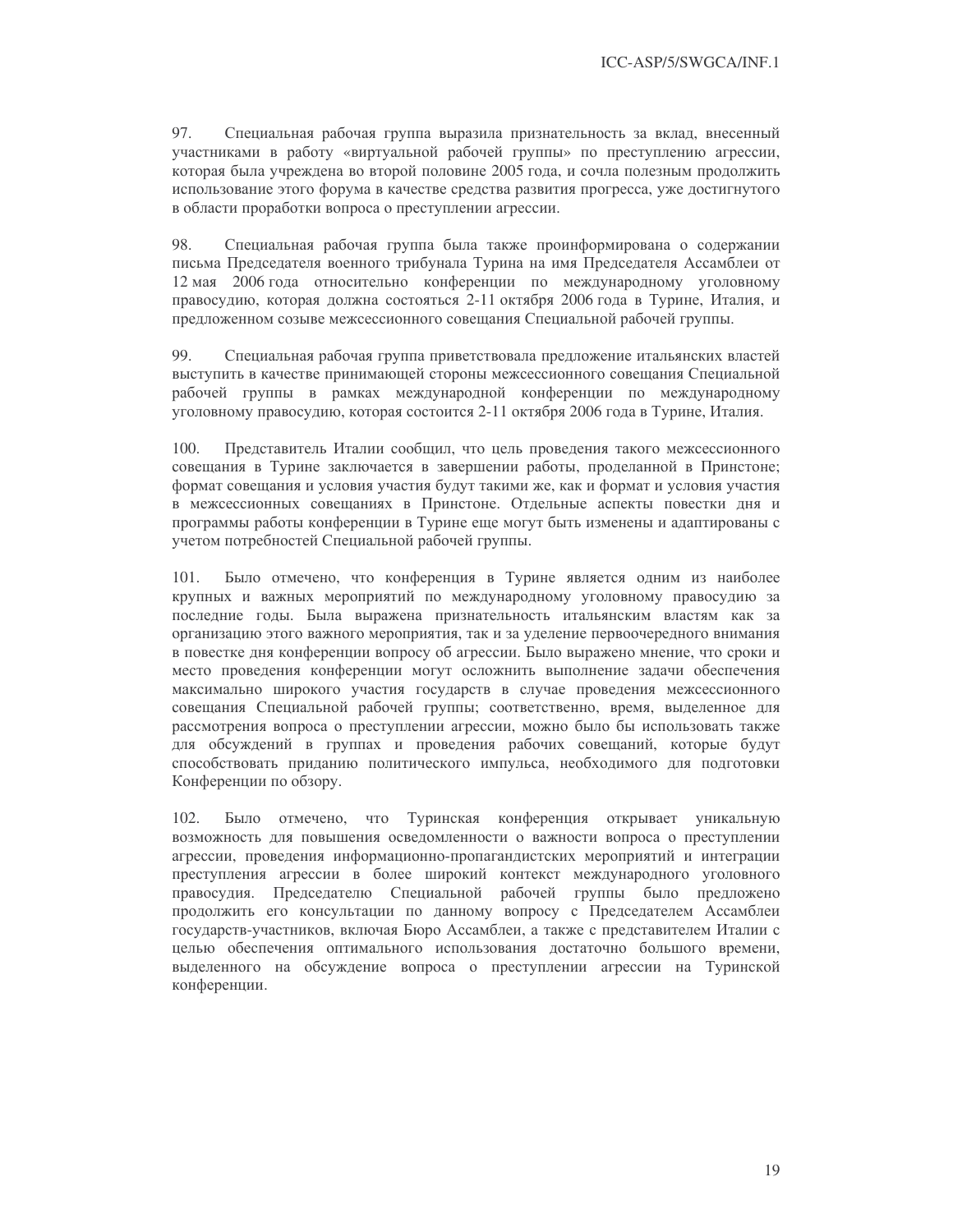# **Приложение I**

# Варианты изменения вводной части доклада Координатора за 2002 год при использовании дифференцированного подхода<sup>9</sup>

## Предложение А

Для целей настоящего Статута лицо совершает «преступление агрессии», когда оно, будучи в состоянии фактически осуществлять контроль или руководство над политическими или военными действиями государства

[возглавляет] [руководит] [организует и/или руководит] [участвует в]

планировании, подготовке, инициировании или осуществлении акта агрессии, который в силу своего характера, серьезности и масштабов является грубым нарушением Устава Организации Объединенных Наций.

## Предложение В

Для целей настоящего Статута «преступление агрессии» означает [руководство] [организацию и/или руководство]

## [вовлечение государства/вооруженных сил или других органов государства в]

акт агрессии, который в силу своего характера, серьезности и масштабов является грубым нарушением Устава Организации Объединенных Наций, при наличии возможности фактически осуществлять контроль или руководство над политическими и военными действиями государства.

Касается обоих предложений:

Пункт 3 статьи 25 Включить новый подпункт d) бис:

«В отношении преступления агрессии подпункты  $a$ ) – d) пункта 3 применяются только к тем лицам, которые в состоянии эффективно осуществлять контроль или руководство над политическими или военными действиями государства».

(Пункт 3 статьи 25 действительно применяется к преступлению агрессии. См. также элементы преступлений, пункт 8 общего введения.)

<sup>&</sup>lt;sup>9</sup> Варианты изменения формулировки вводной части, упоминаемые в настоящем приложении, преследуют единственную цель отразить ход обсуждения вопросов по пункту 3 статьи 25 Статута и не затрагивают каких-либо других поправок, предложенных к этой вводной части.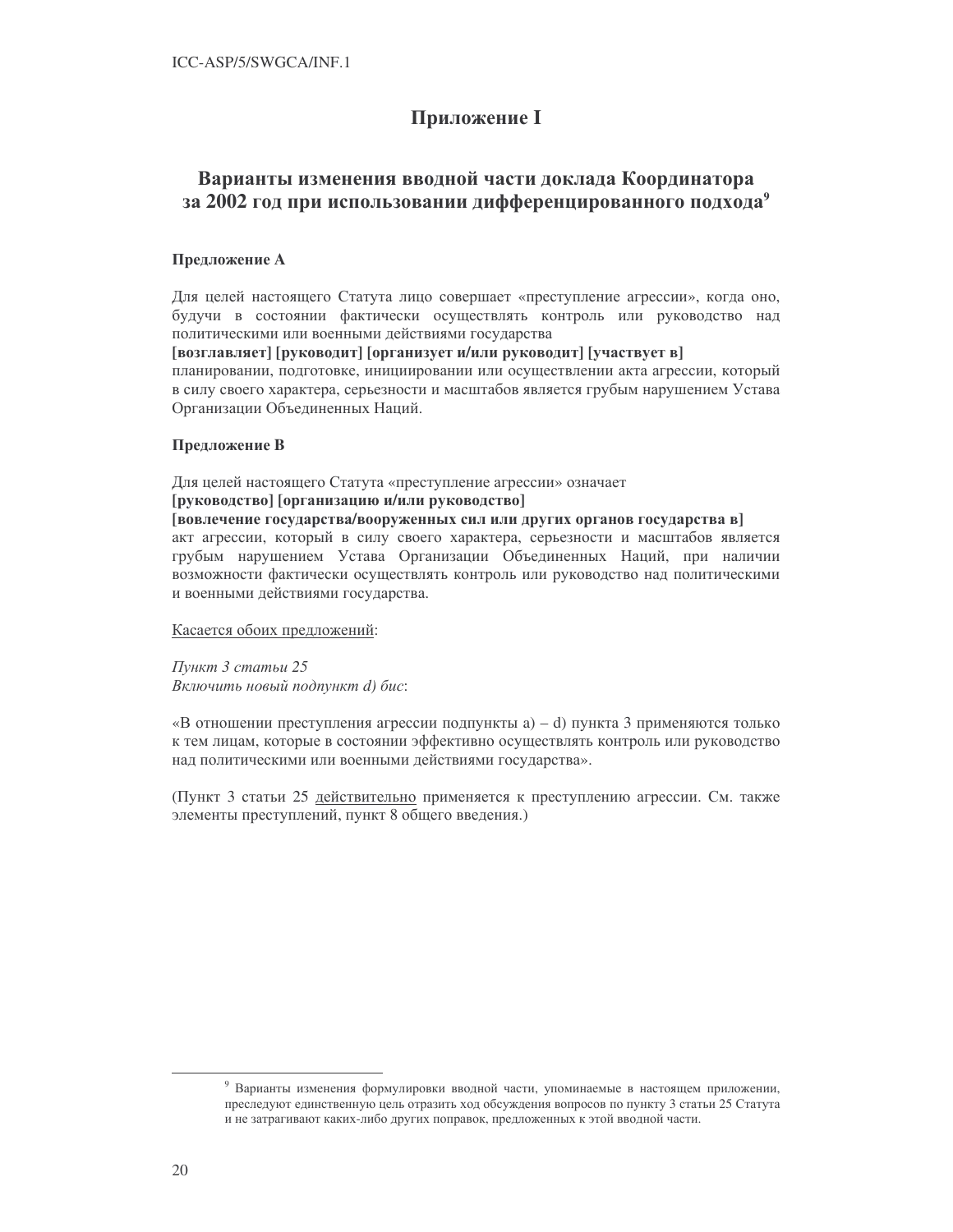# Приложение  $\mathbf{H}^{10}$

# Документ для обсуждения, предложенный Координатором

### L Определение преступления агрессии и условия для осуществления юрисдикции

Для целей настоящего Статута лицо совершает «преступление агрессии», когда 1. оно, будучи в состоянии фактически осуществлять контроль или руководство над политическими или военными действиями государства, намеренно и сознательно отдает приказ или активно участвует в планировании, подготовке, инициировании или осуществлении акта агрессии, который в силу своего характера, серьезности и масштабов является грубым нарушением Устава Организации Объединенных Наций.

Вариант 1: добавить «такого, в частности, как агрессивная война или акт, имеющий своей целью или своим результатом военную оккупацию или аннексию территории другого государства или ее части».

Вариант 2: добавить «и равнозначен агрессивной войне или представляет собой акт, имеющий своей целью или своим результатом военную оккупацию или аннексию территории другого государства или ее части».

Вариант 3: не добавлять ни один из приведенных выше вариантов.

 $\overline{2}$ . Для целей пункта 1 «акт агрессии» означает акт, упомянутый в резолюции 3314 (XXIX) Генеральной Ассамблеи от 14 декабря 1974 года и определенный как акт, совершенный соответствующим государством,

Вариант 1: добавить «в соответствии с пунктами 4 и 5».

Вариант 2: добавить «при условии предварительного вынесения определения Советом Безопасности Организации Объединенных Наций».

Положения пункта 3 статьи 25 и статей 28 и 33 Статута к преступлению 3. агрессии не применяются.

 $4.$ Когда Прокурор намеревается начать расследование в отношении преступления агрессии, Суд сначала убеждается в том, вынес ли Совет Безопасности определение в отношении акта агрессии, совершенного соответствующим государством. В случае отсутствия такого определения Совета Безопасности Суд уведомляет Совет Безопасности о ситуации, находящейся на рассмотрении Суда, с тем чтобы Совет Безопасности мог принять, в соответствующих случаях, меры:

Вариант 1: на основании статьи 39 Устава Организации Объединенных Наций.

Вариант 2: согласно соответствующим положениям Устава Организации Объелиненных Напий.

 $5<sub>1</sub>$ Если Совет Безопасности не выносит определения относительно совершения акта агрессии каким-либо государством:

<sup>&</sup>lt;sup>10</sup> Настоящее приложение взято из документа PCNICC/2002/2/Add.2.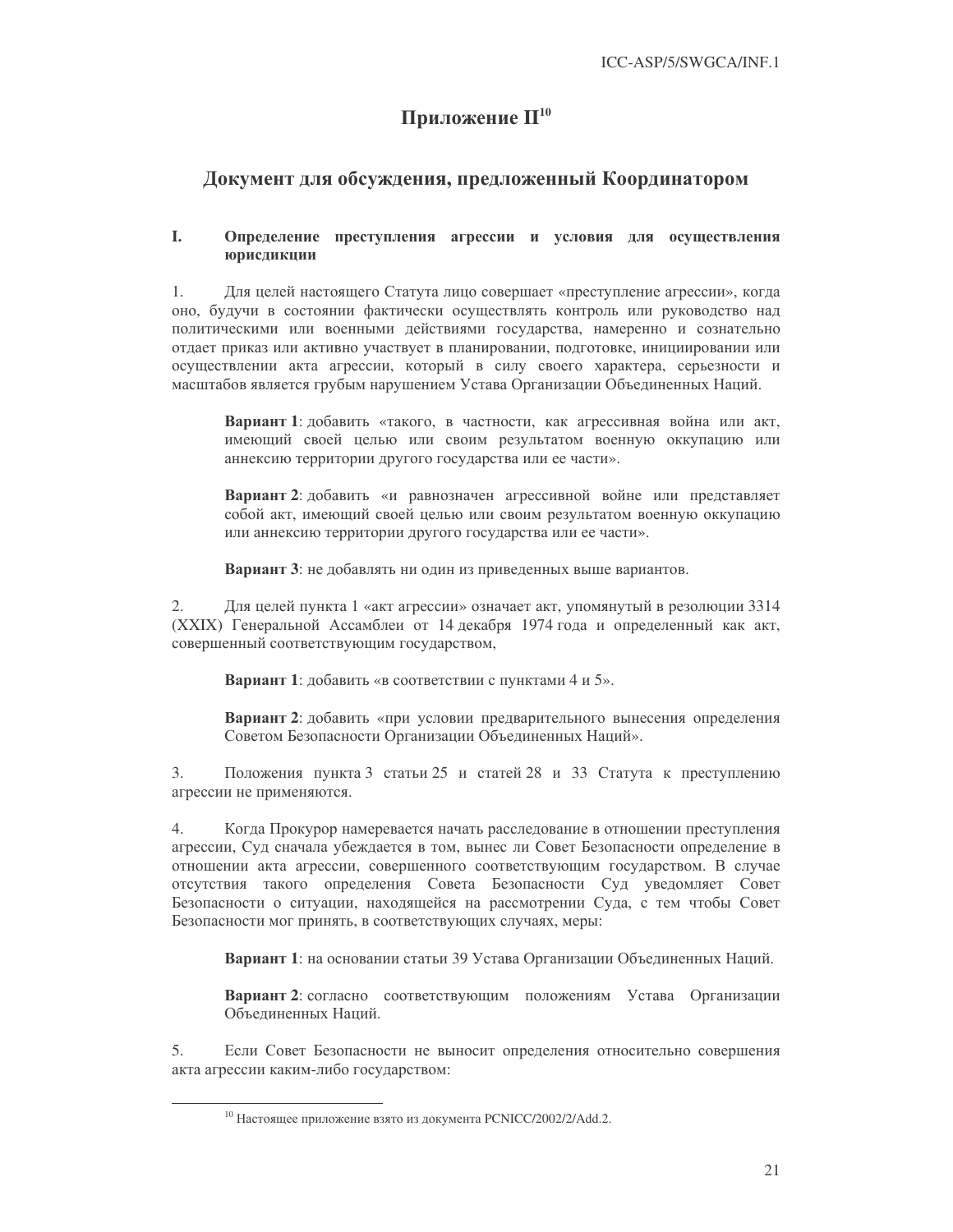Альтернатива (а) или не ссылается на статью 16 Статута в течение шести месяцев с даты уведомления.

Альтернатива (b) [снять альтернативу (a)]

Вариант 1: Суд может начать разбирательство.

Вариант 2: Суд прекращает дело.

Вариант 3: Суд с должным учетом положений статей 12, 14 и 24 Устава обращается к Генеральной Ассамблее Организации Объединенных Наций с просьбой вынести рекомендацию в течение [12] месяцев. При отсутствии такой рекомендации Суд может начать действовать.

Вариант 4: Суд может обратиться с просьбой к

Альтернатива (а) Генеральной Ассамблее

Альтернатива (b) Совету Безопасности, если за это проголосуют любые девять его членов.

запросить консультативное заключение Международного Суда в соответствии со статьей 96 Устава и статьей 65 Статута Международного Суда по юридическому вопросу относительно того, был ли совершен акт агрессии соответствующим государством. Суд может начать действовать, если Международный Суд выносит консультативное заключение в отношении того, что акт агрессии был совершен соответствующим государством.

Вариант 5: Суд может начать действовать, если он убедится в том, что Международный Суд вынес постановление в рамках судопроизводства, осуществляемого на основании главы II своего Статута, о том, что акт агрессии был совершен соответствующим государством.

### Π. Элементы преступления агрессии (как они определены в Римском статуте Международного уголовного суда)<sup>11</sup>

## Предварительное условие

Помимо общих условий, изложенных в статье 12 настоящего Статута, предварительным условием является вынесение соответствующим органом определения<sup>12</sup> относительно того, что был совершен акт агрессии, предусмотренный в элементе 5 изложенных ниже Элементов.

## Элементы

 $1:$ Исполнитель фактически был в состоянии осуществлять контроль или руководство над политическими или военными действиями государства, которое совершило акт агрессии, как это определено в элементе 5 настоящих Элементов.

<sup>&</sup>lt;sup>11</sup> Приведенные в части II элементы сформулированы на основе предложения Самоа и не были подробно обсуждены.

<sup>&</sup>lt;sup>12</sup> См. варианты 1 и 2 в пункте 2 части I. Право обвиняемого следует рассматривать во взаимосвязи с этим предварительным условием.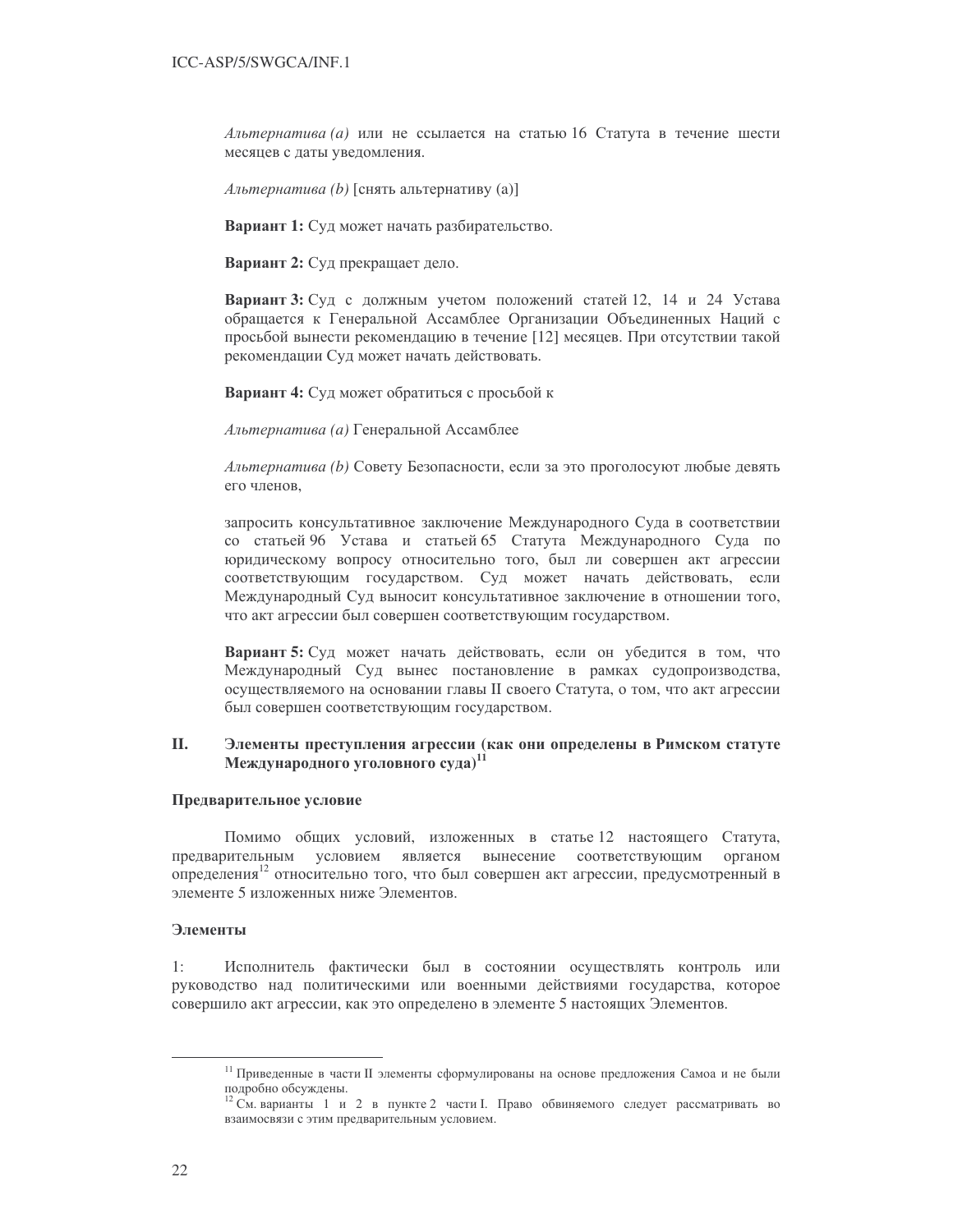$2:$ Исполнитель завеломо находился в таком состоянии.

 $3:$ Исполнитель отдал приказ или активно участвовал в планировании, подготовке или осуществлении акта агрессии.

 $4:$ Исполнитель совершил действия, упомянутые в элементе 3, намеренно и сознательно.

 $5:$ «Акт агрессии», а именно, акт, упомянутый в резолюции 3314 (XXIX) Генеральной Ассамблеи Организации Объединенных Наций от 14 декабря 1974 года, был совершен государством.

 $6:$ Исполнитель знал о том, что действия государства равнозначны акту агрессии.

 $7:$ Акт агрессии в силу своего характера, серьезности и масштабов являлся грубым нарушением Устава Организации Объединенных Наций,

**Вариант 1**: Добавить «такой, как агрессивная война или агрессия, имевшие своей целью или своим результатом военную оккупацию или аннексию территории другого государства или ее части».

Вариант 2: Добавить «и равнозначен агрессивной войне или представляет собой акт, имеющий своей целью или своим результатом военную оккупацию или аннексию территории другого государства или ее части».

Вариант 3: не добавлять ни один из приведенных выше вариантов.

8: Исполнитель действовал намеренно и сознательно в отношении упомянутых в элементе 7 актов.

## Примечание:

Элементы 2, 4, 6 и 8 включены из-за излишней осторожности. В случае их отсутствия «правило, действующее по умолчанию» в статье 30 Статута, передает их смысл. Категорическое требование в рамках некоторых правовых систем относительно наличия намеренных и сознательных действий не имеет значения в рамках других систем. Представленный проект отражает эти, возможно непреодолимые, противоречия.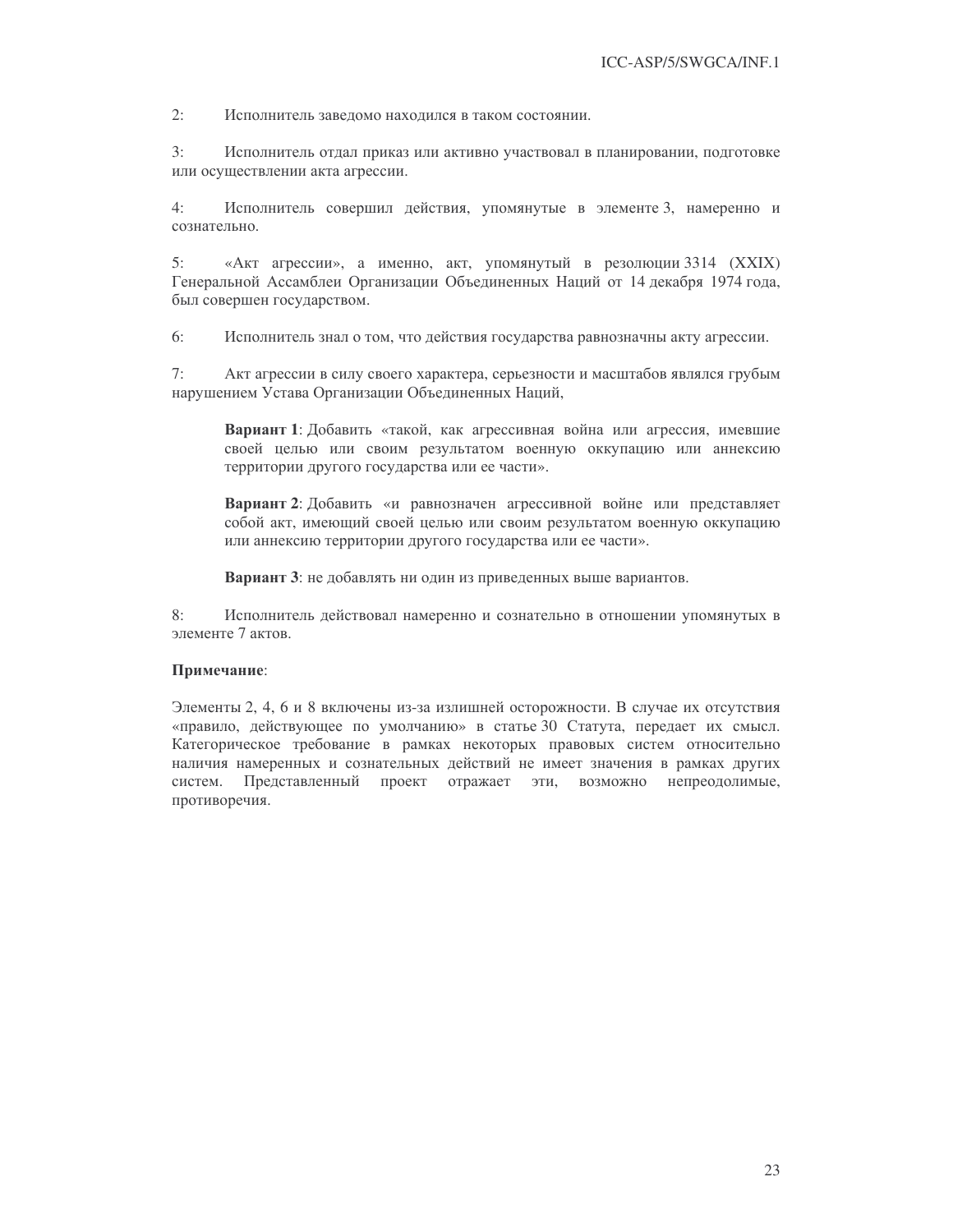# Приложение III

## Аннотированная повестка дня

Цель совещания заключается в продолжении обсуждений, проводившихся на предыдущем межсессионном совещании в июне 2005 года, на четвертой сессии Ассамблеи государств-участников в ноябре - декабре 2005 года и в рамках «виртуальной рабочей группы». Определились три основных круга вопросов, которые были рассмотрены в дискуссионных документах, представленных Специальной рабочей группе по преступлению агрессии<sup>13</sup>. Предлагается в Принстоне сосредоточить внимание на этих темах (пункты 1-3 ниже).

#### $\Pi$ ункт $1$ ) «Преступление» агрессии - определение поведения индивидуума

Дискуссионный документ 1 (Преступление агрессии и пункт 3 статьи 25 Статута) касается основного вопроса, выделенного в рамках данной темы: как предлагаемое определение поведения индивидуума (см. нынешнюю формулировку в тексе Координатора<sup>14</sup>) согласуется с положениями пункта 3 а) - d) статьи 25 Статута, где в общих выражениях и в качестве «правила, действующего по умолчанию» (Римский статут, часть 3: «Общие принципы уголовного права») описываются формы участия в преступлении? Были предложены два различных подхода. В тексте Координатора используется «монистический» подход в том смысле, что определение поведения индивидуума включает описание различных форм «участия», которые в противном случае рассматривались бы в пункте 3 статьи 25; таким образом, текст Координатора предполагает, что применение этого пункта исключено. Однако в ходе обсуждений, состоявшихся в прошлом году в Принстоне, был поддержан «дифференцированный» подход, который предполагает применение к преступлению агрессии также положений пункта 3 статьи 25. Однако это может потребовать пересмотра определения поведения индивидуума в тексте Координатора для устранения дублирования. С этой целью было внесено несколько предложений<sup>15</sup>, но пока они еще исчерпывающим образом не обсуждены. В дискуссионном документе 1 ставятся вопросы и высказываются соображения по этим предложениям. (Что касается аналогичного вопроса, а именно дублирования слов «намерено и сознательно» в статье 30 Статута и тексте Координатора, то участники согласились, что к нему должно применяться правило, «действующее по умолчанию» статьи 30)<sup>16</sup>.

Необходимо также продолжить обсуждение вопроса о покушении (пункт 3 f) статьи 25 Статута). В этой связи совещание 2005 года провело полезное различие между а) коллективным актом агрессии и b) индивидуальным актом участия в коллективном акте<sup>17</sup>. В рамках данного пункта особое внимание следует обратить на послелний аспект.

<sup>&</sup>lt;sup>13</sup> Официальные отчеты Ассамблеи государств-участников Римского  $c$ mamyma Международного уголовного суда, четвертая сессия, Гаага, 28 ноября - 3 декабря 2005 года (издание Международного уголовного суда, ICC-ASP/4/32), приложения II.B, С и D. <sup>14</sup> PCNICC/2002/2/Add.2.

 $15$  Официальные отчеты Ассамблеи государств-участников Римского cmamyma Международного уголовного суда, четвертая сессия, Гаага, 28 ноября – 3 декабря 2005 года (издание Международного уголовного суда, ICC-ASP/4/32), приложение II.А, добавление I. <sup>16</sup> Там же, приложение II.А, пункт 51.

<sup>&</sup>lt;sup>17</sup> Там же, пункт 33.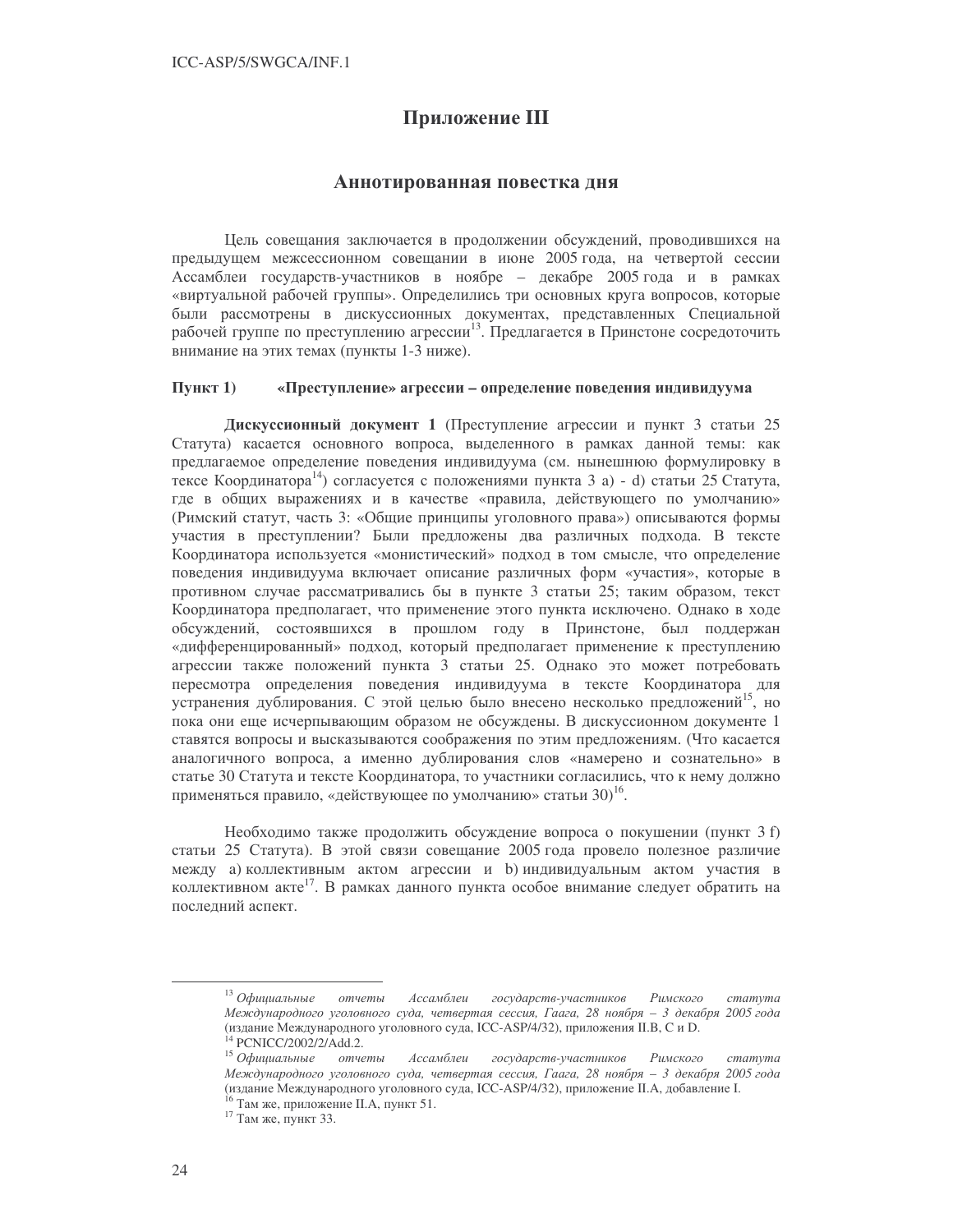#### $\Pi$ ункт 2) Условия осуществления юрисдикции

Согласно пункту 2 статьи 5 Римского статута положение о преступлении агрессии должно содержать определение преступления и устанавливать «условия, в которых Суд осуществляет юрисдикцию касательно этого преступления». Этот вопрос был обсужден по существу на совещании 2005 года, а кроме того - в дискуссионном документе 2. Предлагается продолжить обсуждение соответствующих вопросов в свете действующих норм международного права и разъяснить все соответствующие варианты. Должен ли Международный уголовный суд осуществлять юрисдикцию в отношении только преступления агрессии после получения эксплицитной/имплицитной санкции другого органа? Какой(ие) орган(ы) будет(ут) принимать это решение (Совет Безопасности, Генеральная Ассамблея, Международный Суд)? Будет ли такое решение, а именно решение о совершении государством акта агрессии, являться обязательным определением для Международного уголовного суда (то есть юридически обязательным определением, которое не может быть отвергнуто обвиняемым в Суде) или лишь процедурным условием? Каковы будут последствия применения любого из этих подходов для прав обвиняемых?

#### Пункт 3) «Акт» агрессии - определение акта, совершаемого государством

В дискуссионном документе 3 ставится ряд вопросов, касающихся определения «акта агрессии», то есть акта, совершаемого государством. В нынешнем тексте Координатора этот акт определяется в основном путем ссылки на резолюцию 3314 (XXIX) Генеральной Ассамблеи от 14 декабря 1974 года, которая содержит примерный перечень актов. Совещание 2005 года подробно обсудило вопрос о том, должно ли определение агрессии действительно сопровождаться перечнем («конкретный» подход) или будет предпочтительнее определить акт агрессии, используя более «общий» подход. На совещании 2005 года предпочтение было отдано общему подходу, но такой подход нуждается в дальнейшем разъяснении и требует внесения конкретных предложений. К другим вопросам, которые необходимо рассмотреть в рамках этого пункта, относятся следующие: должна ли агрессия квалифицироваться как «грубое» или как «очевидное» нарушение Устава; и попытка агрессии на государственном уровне.

#### Пункт 4) Другие вопросы существа

Можно было бы рассмотреть и другие вопросы существа, уже обсуждавшиеся ранее. Был подробно, но не до конца обсужден вопрос о применимости пункта 4 в отличие от пункта 5 статьи 21: должно ли определение преступления агрессии вступать в силу для всех государств-участников после его ратификации 7/8 государствучастников (пункт 4); или оно должно вступать в силу для тех государств-участников, которые согласились с такой «поправкой» (пункт 5)? Однако утверждалось, что такое обсуждение можно будет продолжить только после прояснения других вопросов. Кроме того, по тем же причинам до сих пор проводилось лишь предварительное обсуждение элементов преступления. Участники, возможно, пожелают поднять и другие вопросы существа.

### $\Pi$ ункт 5) Будущая работа Специальной рабочей группы по преступлению агрессии

На своей четвертой сессии (28 ноября - 2 декабря 2005 года) Ассамблея государств-участников придала работе Специальной рабочей группы по преступлению агрессии значительный стимул, постановив, что «Специальной рабочей группе будет выделено в 2006-2008 годах десять отдельных дней для проведения заседаний в Нью-Йорке в ходе возобновленных сессий и что, по мере необходимости, она будет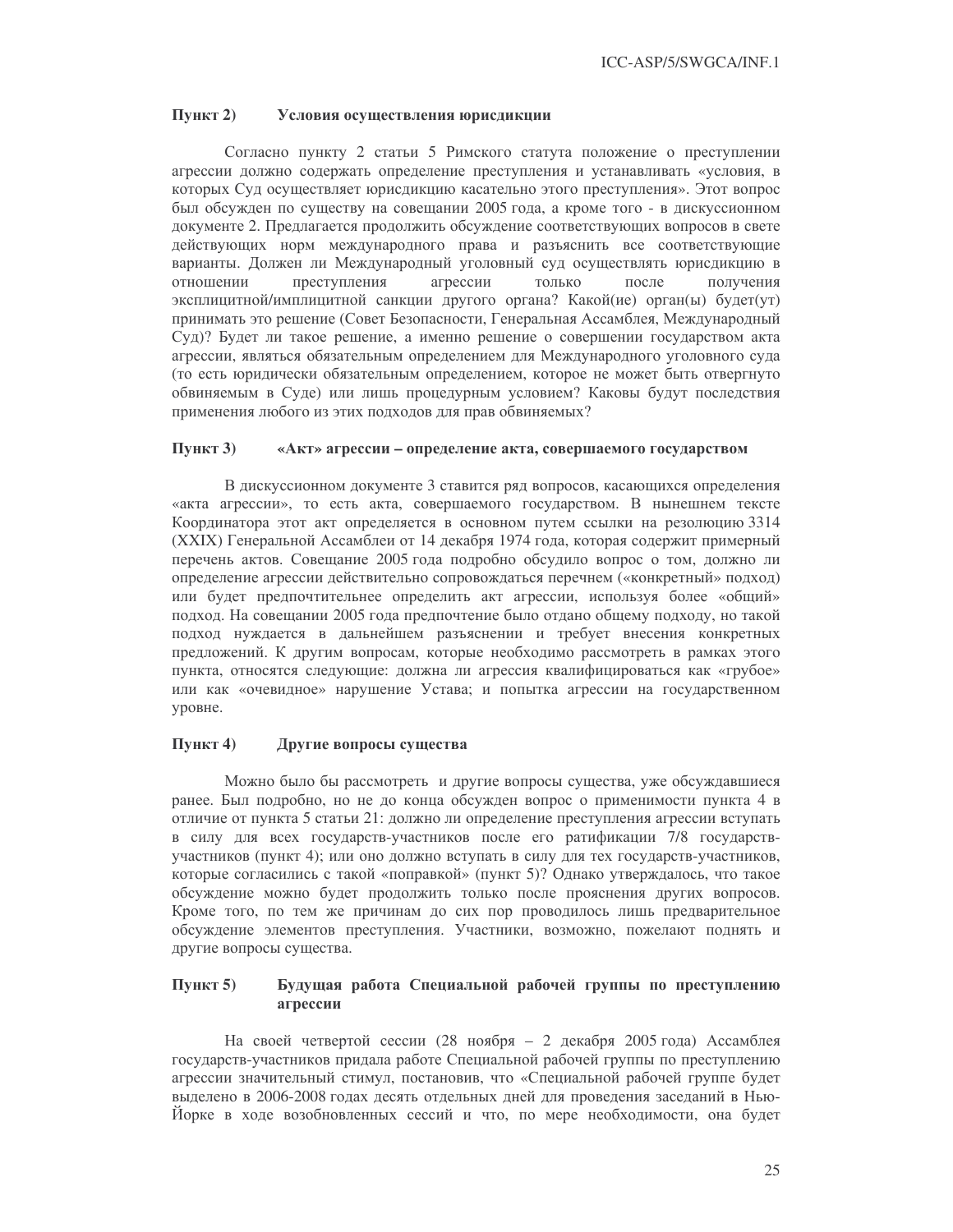проводить межсессионные совещания»<sup>18</sup>. Однако нынешнее расписание заседаний Ассамблеи еще не отражает в полном объеме время, выделенное для совещаний Специальной рабочей группы. Межсессионному совещанию предлагается рассмотреть этот вопрос с целью подготовки необходимого подробного решения относительно последующих официальных заседаний Специальной рабочей группы, которые состоятся в ходе предстоящей сессии Ассамблеи. Участники, возможно, пожелают поднять другие вопросы, касающиеся работы Специальной рабочей группы, например вопрос о целесообразности сохранения «виртуальной рабочей группы».

 $18$  Официальные отчеты Ассамблеи государств-участников Римского cmamyma Международного уголовного суда, четвертая сессия, Гаага, 28 ноября - 3 декабря 2005 года (издание Международного уголовного суда, ICC-ASP/4/32), Часть III, резолюция ICC-ASP/4/Res.4, пункт 37 постановляющей части.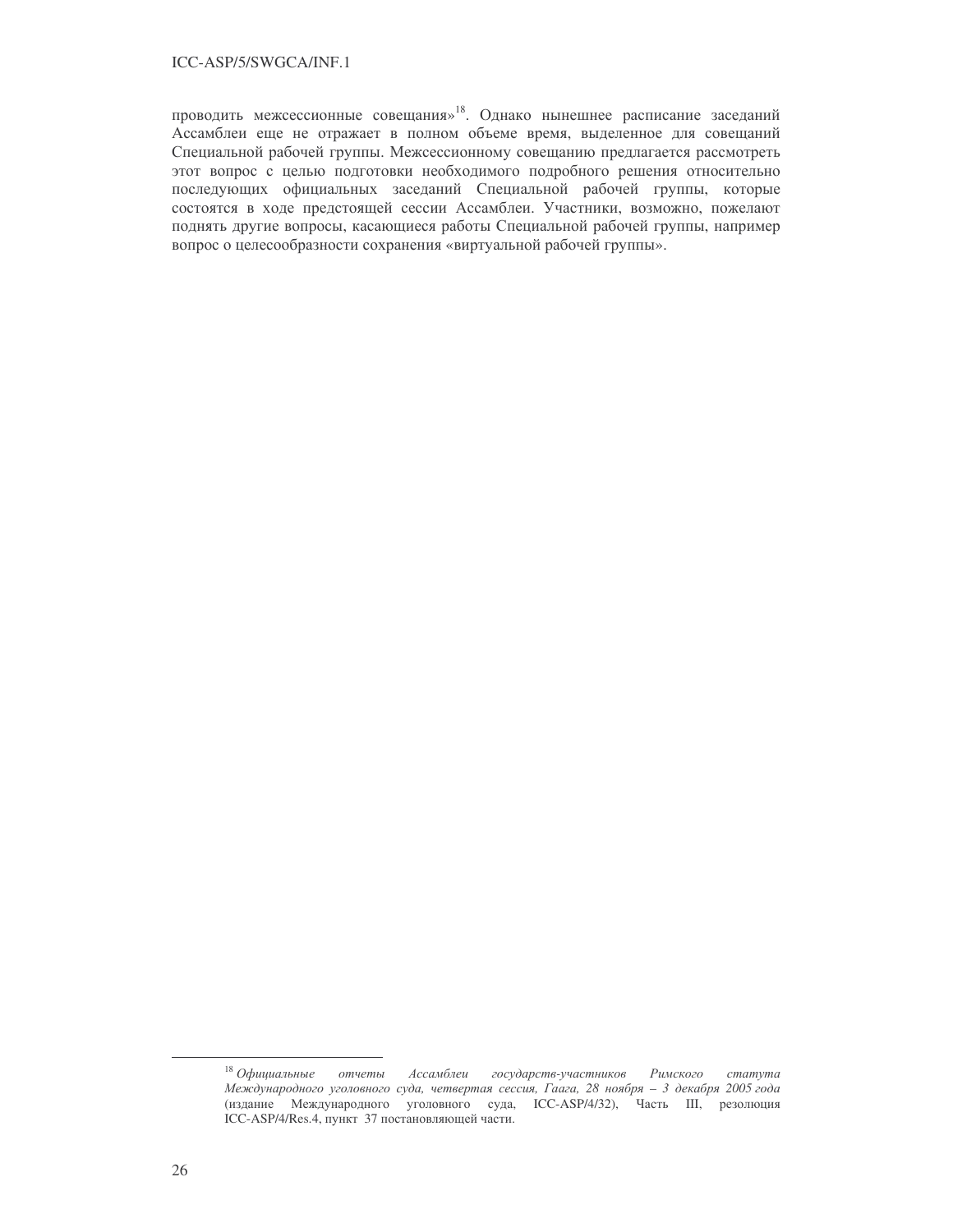# Приложение IV

## Список участников

Алжир Г-н Эль-Хадж Ламин Первый секретарь, правовые вопросы Постоянное представительство при Организации Объединенных Наций

Аргентина Г-жа Мария Лус Мелон Второй секретарь, сотрудник по правовым вопросам Постоянное представительство при Организации Объединенных Наций

Ассамблея государств-участников, Международный уголовный суд Г-н Карстен Стан Младший сотрудник по правовым вопросам Секретариат Ассамблеи государств-участников

Ассамблея государств-участников, Международный уголовный суд Г-н Ренан Виллацис Временно исполняющий обязанности директора Секретариат Ассамблеи государств-участников

Австралия Г-жа Кэрри Макдугалл Советник Постоянное представительство при Организации Объединенных Наций

Австралия Г-н Бен Плейл Советник по правовым вопросам Постоянное представительство при Организации Объединенных Наций

Австрия Г-жа Керстин Маттишек Атташе Постоянное представительство при Организации Объединенных Наций

Азербайджан Г-жа Рана Салаева Атташе Постоянное представительство при Организации Объединенных Наций

Бельгия Г-жа Фани Фонтен Советник по правовым вопросам Министерство юстиции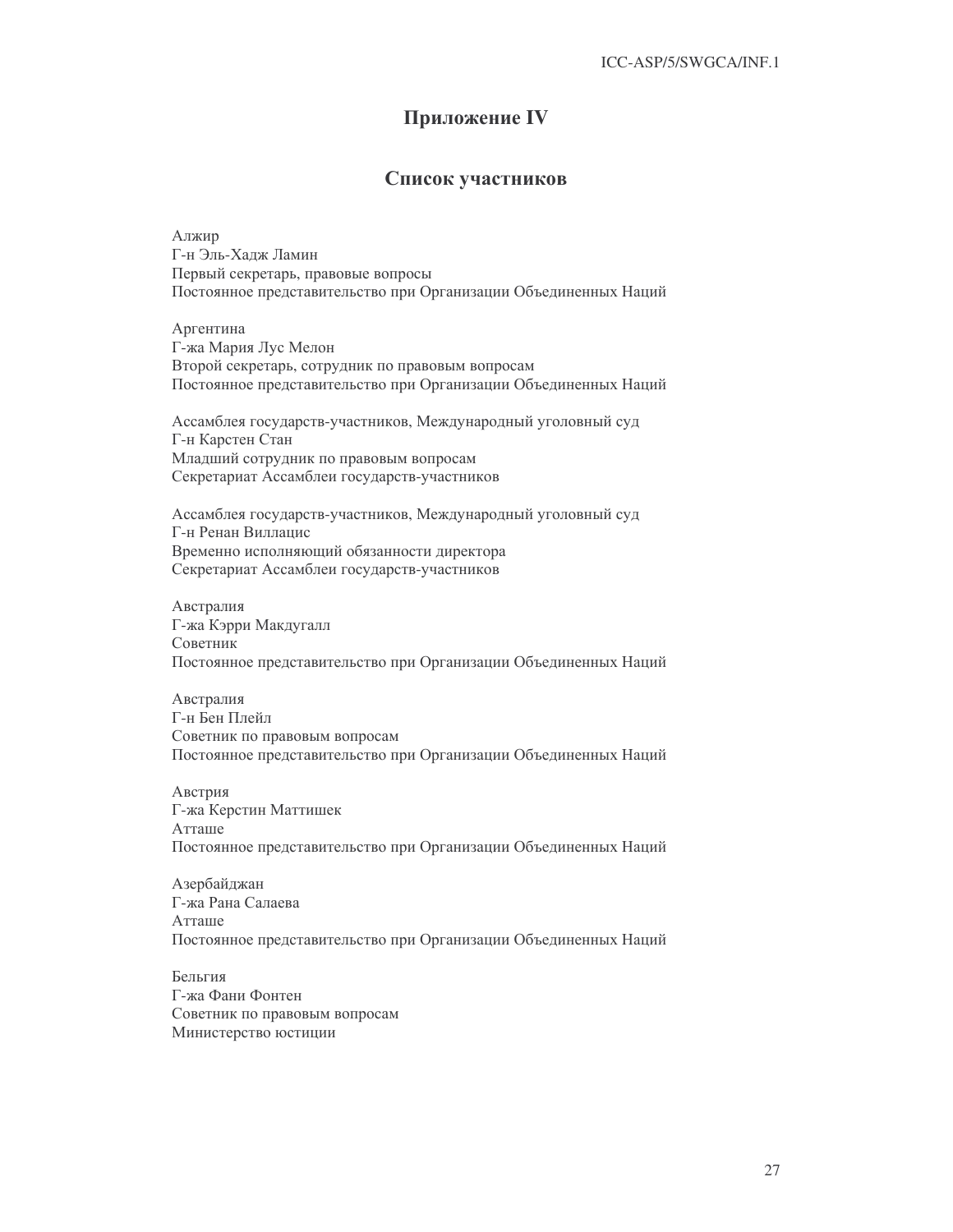Бельгия Г-жа Валери Делкруа Атташе Федеральная государственная служба иностранных дел

Белиз Г-жа Джанин Кой-Фелсон Заместитель Постоянного представителя Постоянное представительство при Организации Объединенных Наций

Боливия Г-н Рудди Хосе Флорес Монтеррей Первый секретарь Постоянное представительство при Организации Объединенных Наций

Бразилия Г-н Марселу Баумбаш Первый секретарь Постоянное представительство при Организации Объединенных Наций

Болгария Г-жа Крассимира Бешкова Третий секретарь Постоянное представительство при Организации Объединенных Наций

Буркина-Фасо Г-н Коне Сифана Ибсен Советник, начальник Договорной секции Министерство иностранных дел

Бурунди Г-жа М. Луиза Ндензако Советник по правовым вопросам Постоянное представительство при Организации Объединенных Наций

Камболжа Г-н Хой Сопхип Третий секретарь Постоянное представительство при Организации Объединенных Наций

Канада Г-жа Кристина Хэнсон Сотрудник по правовым вопросам Министерство иностранных дел

Канала Г-н Хью Элсетт Советник, правовые вопросы Постоянное представительство при Организации Объединенных Наций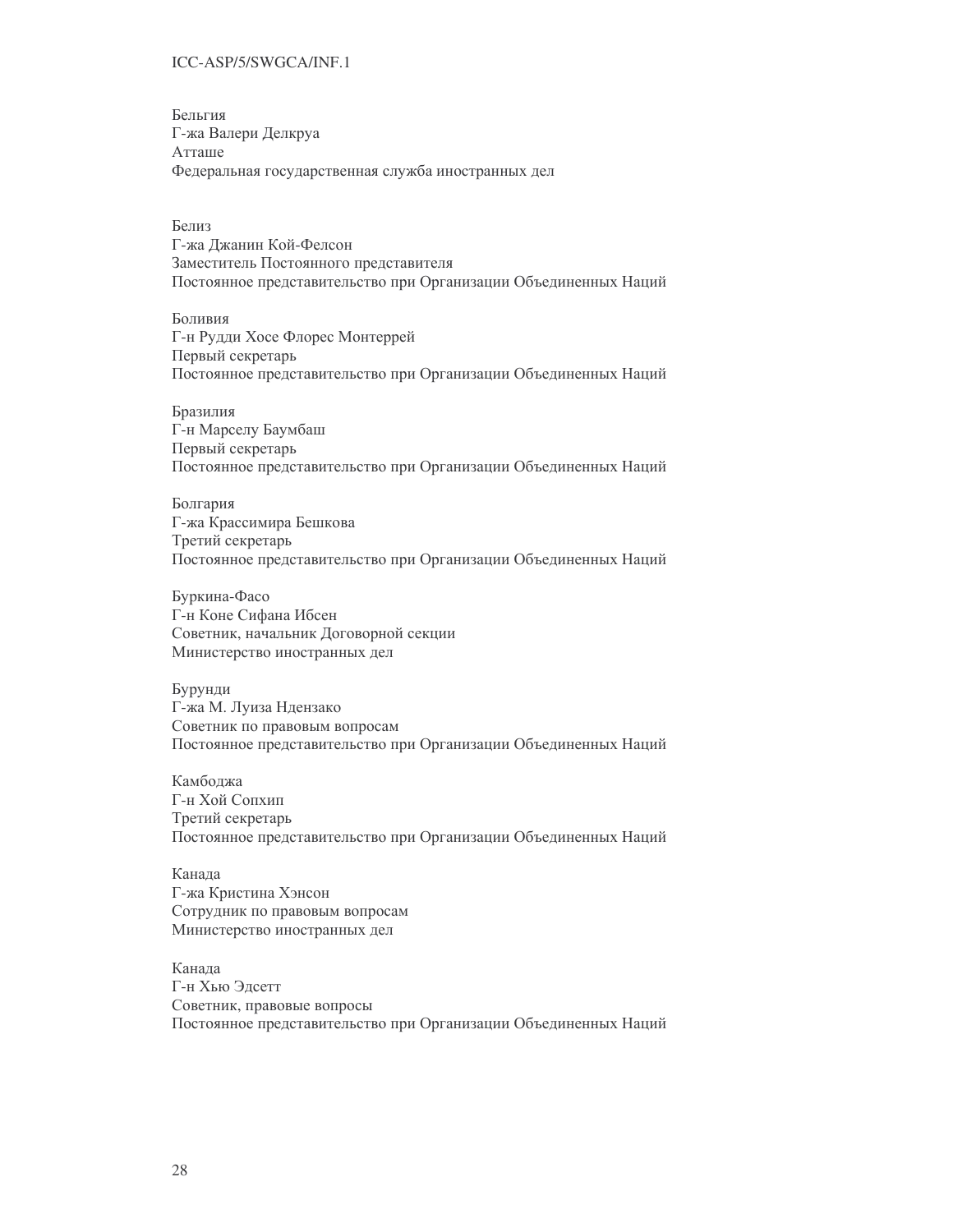Китай Г-н Циньминь Шэнь Сотрудник по правовым вопросам Министерство иностранных дел

Китай Г-н Ни Лахай Заместитель директора отдела Договорно-правовой департамент, Министерство иностранных дел

Колумбия Г-н Альваро Сандоваль Аль Берналь Советник-посланник Постоянное представительство при Организации Объединенных Наций

Хорватия Его Превосходительство г-н Фране Крниц Посол Посольство в Нидерландах

Чешская Республика Г-н Якуб Циморадский Советник по правовым вопросам Министерство обороны

Чешская Республика Г-жа Моника Попенкова Советник по правовым вопросам Постоянное представительство при Организации Объединенных Наций

Демократическая Республика Конго Г-н Зенон Муконго Нгай Советник по правовым вопросам Постоянное представительство при Организации Объединенных Наций

Дания Г-н Мартин Меннехе Советник Датский институт международных исследований

Дания Г-н Давид Кендал Начальник секции Департамент по международно-правовым вопросам Министерство иностранных дел

Доминиканская Республика Г-н Эдгар Торрес Рейносо Адвокат, Группа специальных исследований Верховный суд

Сальвадор Г-жа Мария дель Пилар де Амая Директор Отдела международно-правовых исследований Министерство иностранных дел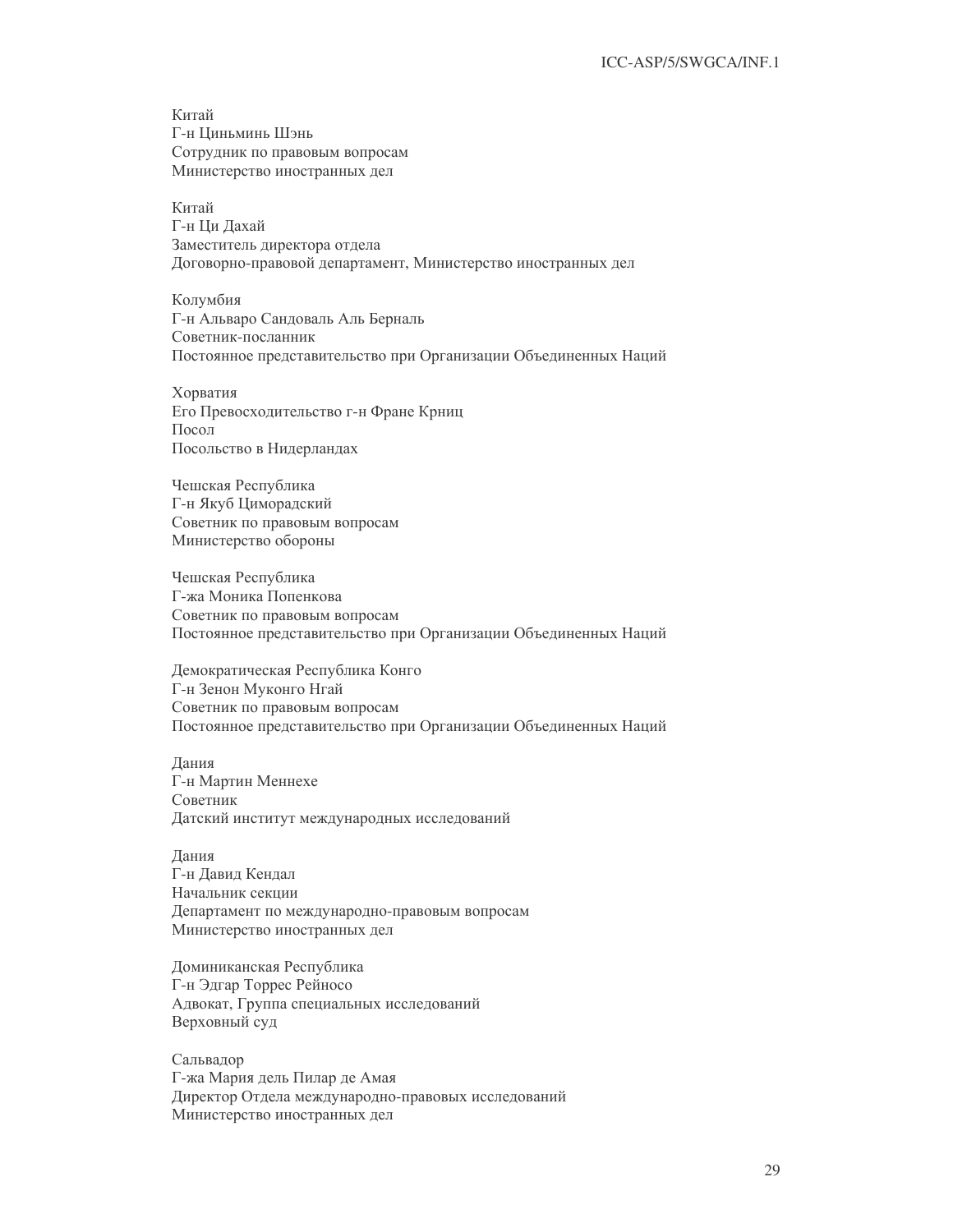Эстония Г-н Мартин Роджер Советник по правовым вопросам Постоянное представительство при Организации Объединенных Наций

Эфиопия Г-н Рета Алему Нега Первый секретарь Министерство иностранных дел

Европейский союз Г-н Мортен Кнудсен Технический координатор по проблематике ООН/МУС Секретариат Совета

Филжи Г-н Сайнивалати С. Навоти Советник по правовым вопросам Постоянное представительство при Организации Объединенных Наций

Финлянлия Г-жа Анна Сотаниеми Первый секретарь, советник по правовым вопросам Постоянное представительство при Организации Объединенных Наций

Франция Г-жа Брижит Коле Первый советник, советник по правовым вопросам Постоянное представительство при Организации Объединенных Наций

Франция Г-н Дидье Гонзале Советник Министерство иностранных дел

Германия Г-жа Анне Рюбезами Советник Постоянное представительство при Организации Объединенных Наций

Германия Профессор Клаус Кресс Профессор права Кельнский университет

Германия Г-н Томас Фитшен Советник Постоянное представительство при Организации Объединенных Наций

Германия Г-н Борис Герке Федеральное управление иностранных дел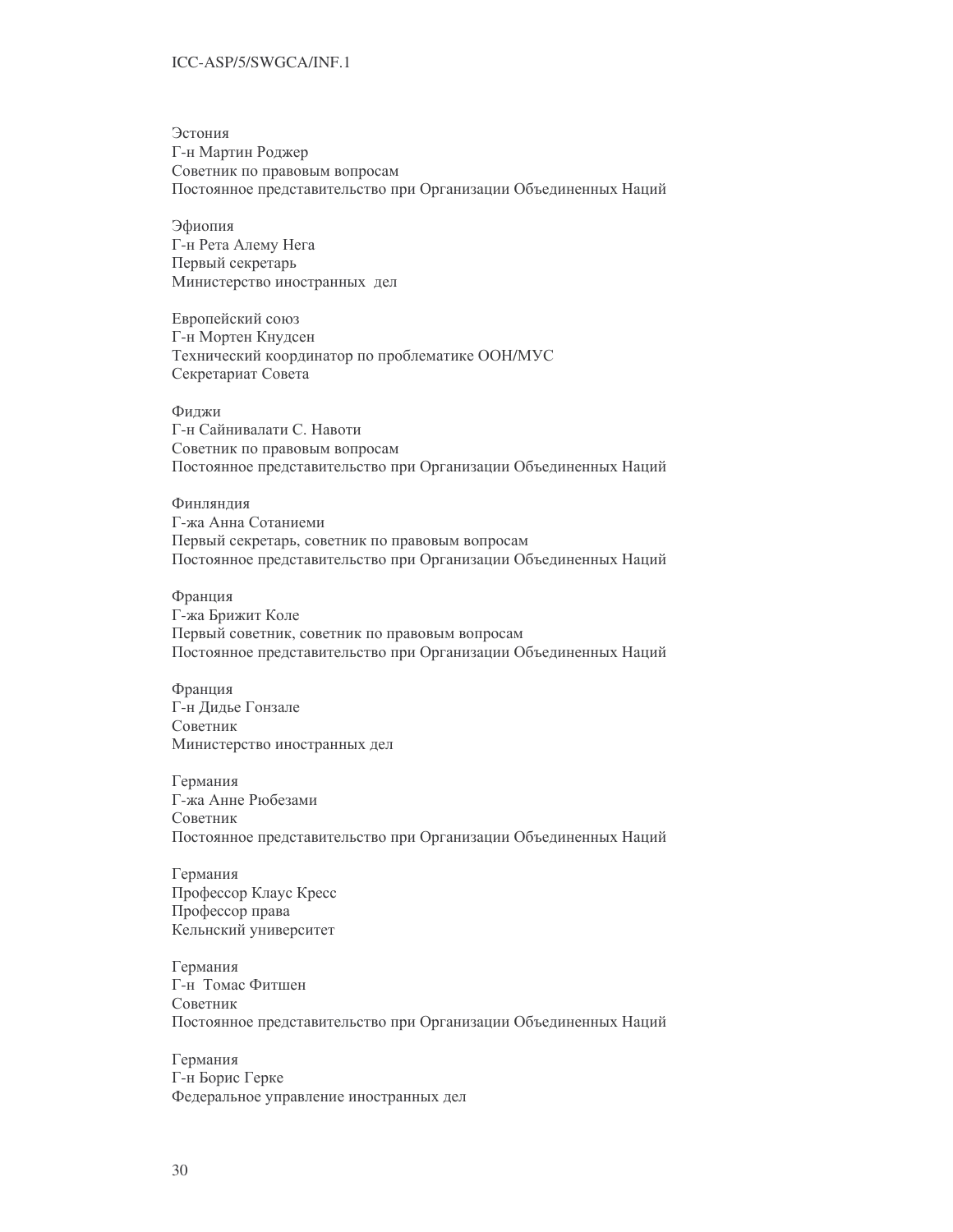Германия Г-жа Таня Баэрман Технический координатор, Отдел международного права Федеральное министерство юстиции

Греция Г-жа Фани Даскалопулу-Ливада Советник по правовым вопросам Министерство иностранных дел

Гватемала Г-жа Ана Кристина Родригес Пинеда Первый секретарь Постоянное представительство при Организации Объединенных Наций

Гаити Г-н Жак Пьер Матилус Заместитель директора, Отдел по правовым вопросам Министерство иностранных дел

Святейший Престол Г-н Роберт Мейер Атташе Представительство Постоянного наблюдателя при Организации Объединенных Наций

Венгрия Г-н Иштван Э. Герельеш Заместитель директора, Департамент международного права Министерство иностранных дел

Индия Г-жа Нееру Чадха Советник Постоянное представительство при Организации Объединенных Наций

Индонезия Г-н Адам М. Тугио Первый секретарь Постоянное представительство при Организации Объединенных Наций

Ирландия Г-н Тревор Редмонд Помощник советника по правовым вопросам Департамент иностранных дел

Израиль Г-н Дэниел Тауб Первый заместитель советника по правовым вопросам Министерство иностранных дел

Италия Г-н Джузеппе Нези Профессор, советник по правовым вопросам Постоянное представительство при Организации Объединенных Наций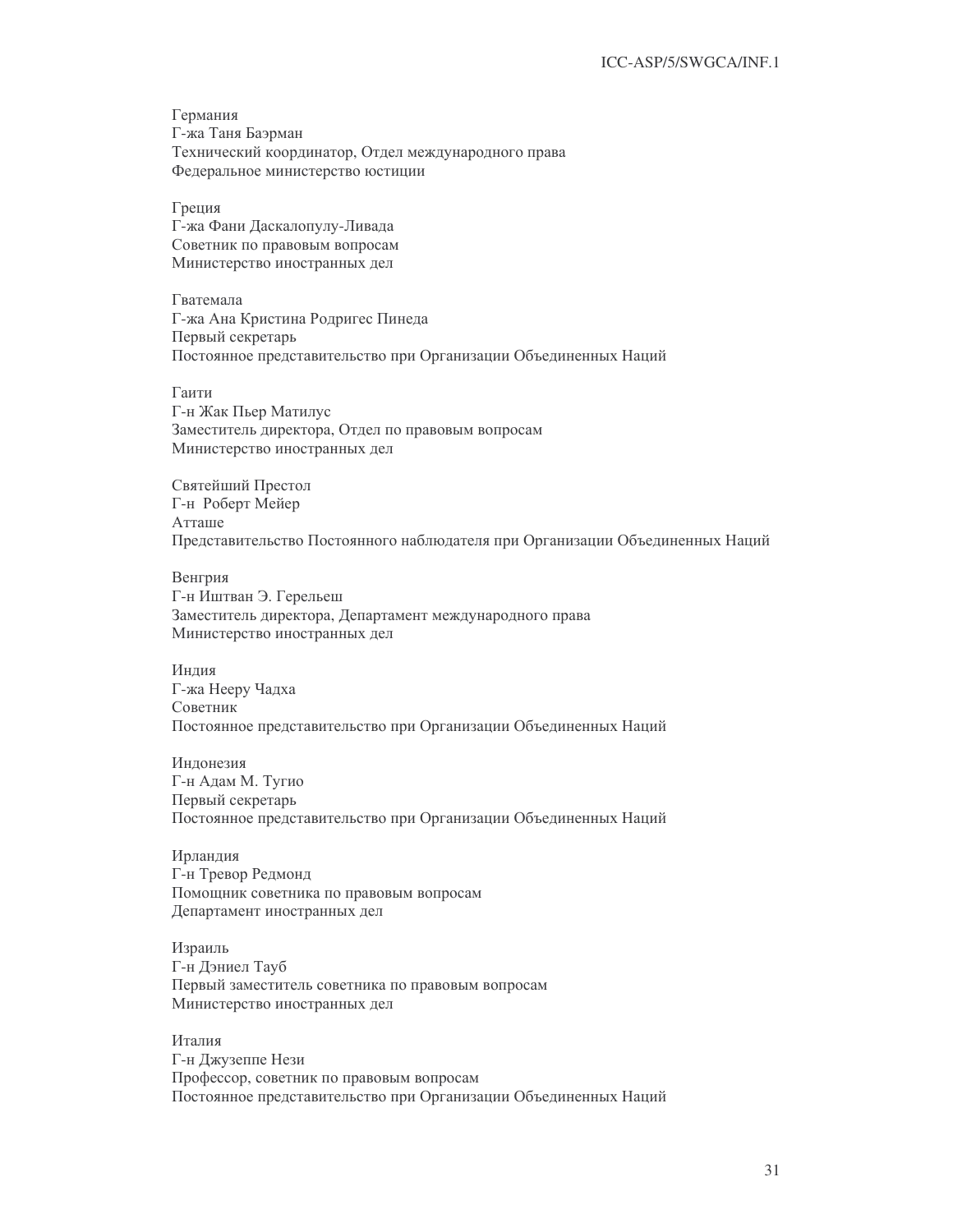Итапия Г-н Роберто Беллелли Судья, правовые вопросы Министерство иностранных дел

Иордания Г-н Махмуд Хмуд Первый секретарь, советник по правовым вопросам Постоянное представительство при Организации Объединенных Наций

Кения Г-жа Карен Одаба Мосоти Советник по правовым вопросам Постоянное представительство при Организации Объединенных Наций

Кения Г-жа Джейн Торойтич Второй секретарь Посольство в Нидерландах

Латвия Г-жа Иева Милуна Советник по правовым вопросам Министерство юстиции

Лихтенштейн Г-н Тиль Папенфус Советник Постоянное представительство при Организации Объединенных Наций

Лихтенштейн Г-н Стефан Баррига Первый секретарь, советник по правовым вопросам Постоянное представительство при Организации Объединенных Наций

Лихтенштейн Его Превосходительство г-н Кристиан Венавезер Посол, Постоянный представитель Постоянное представительство при Организации Объединенных Наций

Литва Г-жа Бируте Абрайтиене Советник Постоянное представительство при Организации Объединенных Наций

Малайзия Г-н Ганесон Сивагурунатан Советник Постоянное представительство при Организации Объединенных Наций

Мексика Его Превосходительство г-н Хуан Мануэль Гомес-Робледо Посол, заместитель Постоянного представителя Постоянное представительство при Организации Объединенных Наций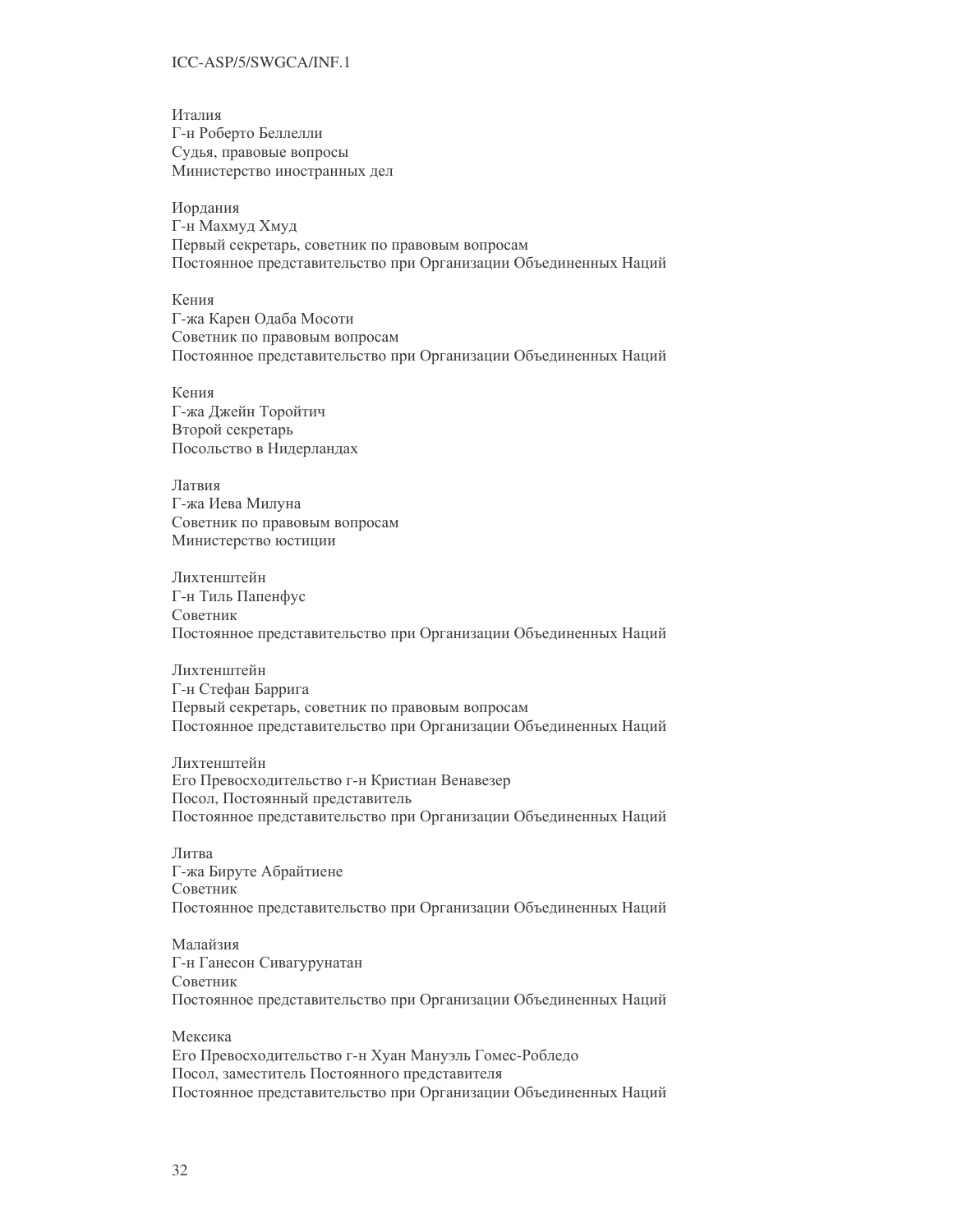Монголия Г-н Тулга Наркхуу Советник Постоянное представительство при Организации Объединенных Наций

Марокко Г-н Карим Медрек Советник Постоянное представительство при Организации Объединенных Наций

Мозамбик Г-н Криштиану дуз Сантуш Директор отдела по правовым и консульским вопросам Министерство иностранных дел и сотрудничества

Мозамбик Г-н Элью Антонью Нантумбу Начальник Отдела международных трибуналов Министерство иностранных дел и сотрудничества

Непал Г-н Рам Бабу Дакал Первый секретарь Постоянное представительство при Организации Объединенных Наций

Нидерланды Г-жа Брехи Схвахофер Советник по правовым вопросам Постоянное представительство при Организации Объединенных Наций

Нидерланды Г-н Йоханнес А. К. Беверс Советник по правовым вопросам Министерство юстиции

Нидерланды Г-н Нильс Блоккер Советник по правовым вопросам Министерство иностранных дел

Новая Зеландия Г-н Эндрю Бегг Старший советник по правовым вопросам Министерство иностранных дел и торговли

Нигер Г-н Абду Адаму Советник Постоянное представительство при Организации Объединенных Наций

Оман Г-н Саид Насер аль-Харти Начальник Правового департамента Министерство иностранных дел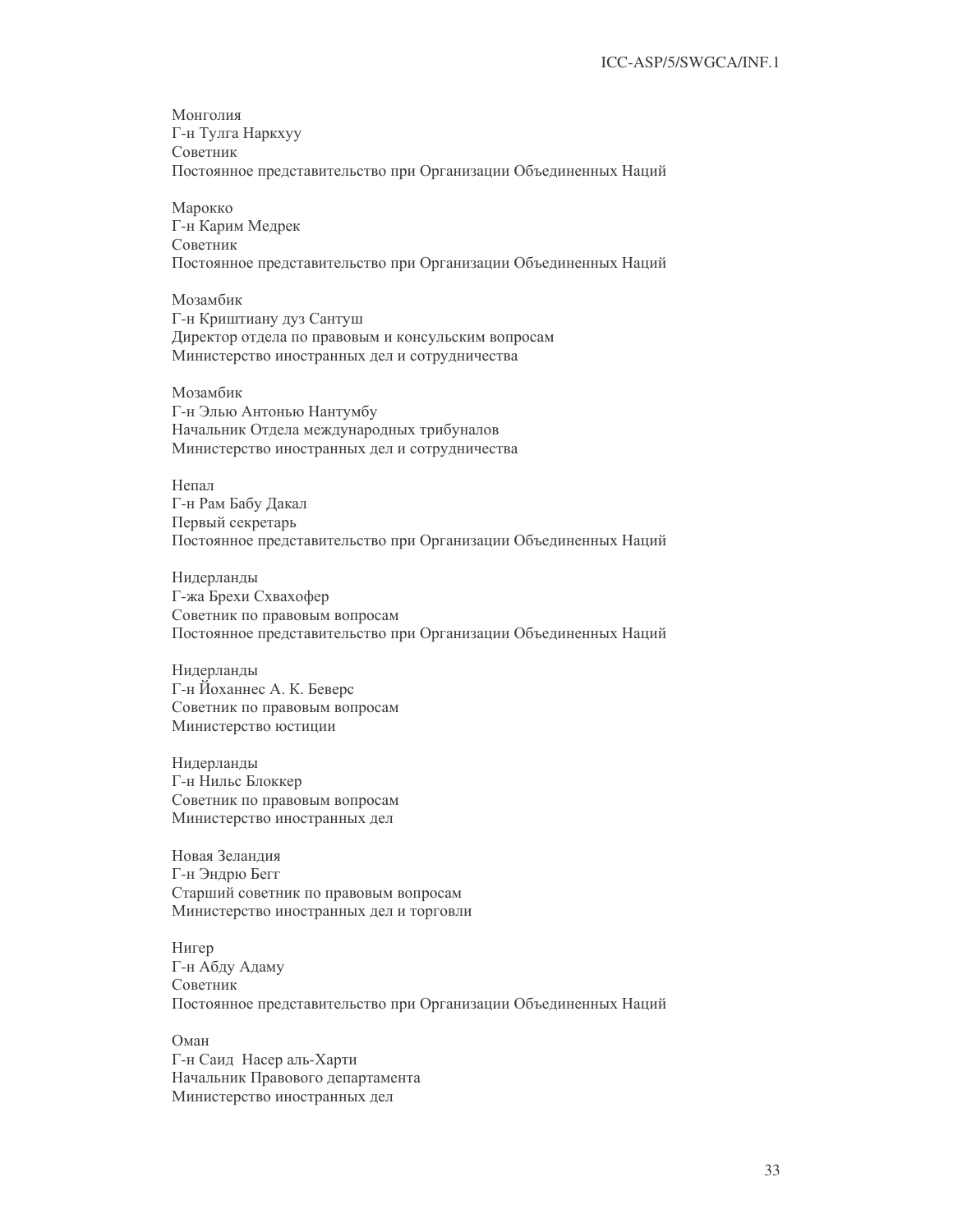Палау Г-жа Джоан Янг Советник Постоянное представительство при Организации Объединенных Наций

 $\Pi$ epy Г-жа Йелья Санелли Второй секретарь Постоянное представительство при Организации Объединенных Наций

Филиппины Г-жа Анн Мари Л. Короминас Советник по правовым вопросам (Ad hoc) Постоянное представительство при Организации Объединенных Наций

Польша Г-н Анджей Макаревич Старший советник министра Министерство иностранных дел

Португалия Г-жа Патрисия Галван Телиш Консультант, Департамент по правовым вопросам Министерство иностранных дел

Республика Корея Г-н Чжун Енг Су Советник Постоянное представительство при Организации Объединенных Наций

Республика Корея Г-н Ким Юнг-Сок Адъюнкт-профессор права Женский университет И'хуа, Юридический колледж

Республика Корея Г-н Ю Онг-Кьюн Второй секретарь Постоянное представительство при Организации Объединенных Наций

Румыния Г-жа Алина Оросан Третий секретарь Министерство иностранных дел

Российская Федерация Г-н Степан Ю. Кузьменков Первый секретарь, Правовой департамент Министерство иностранных дел

Российская Федерация Г-н Владимир Е. Тарабрин Заместитель директора, Правовой департамент Министерство иностранных дел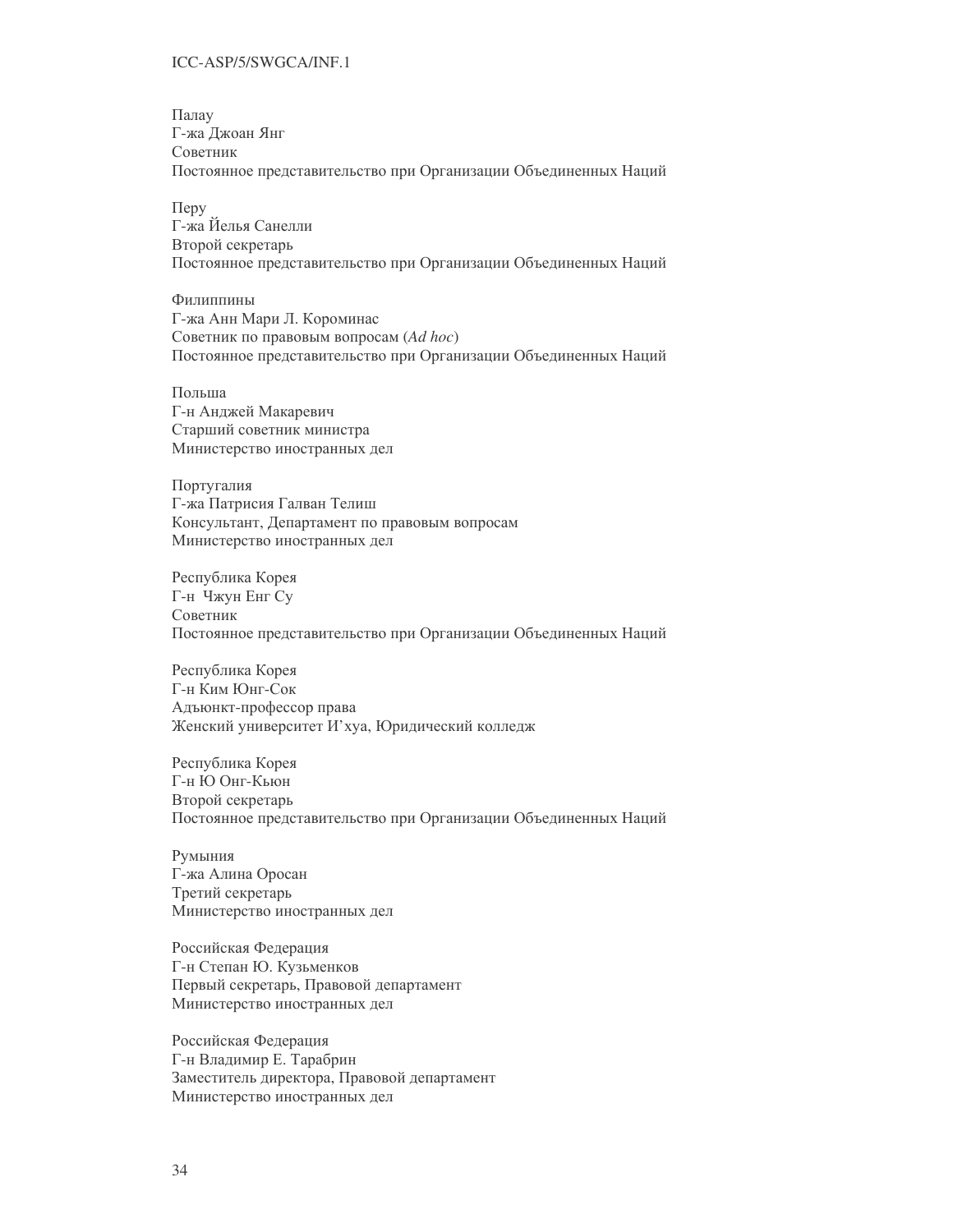Российская Федерация Г-н Геннадий В. Кузьмин Старший советник Постоянное представительство при Организации Объединенных Наций

Самоа Профессор Роджер С. Кларк Профессор права Постоянное представительство при Организации Объединенных Наций

Сан-Марино Г-жа Микела Бови Первый секретарь Постоянное представительство при Организации Объединенных Наций

Сенегал Г-н Мамаду М. Лоум Первый секретарь Постоянное представительство при Организации Объединенных Наций

Сьерра-Леоне Его Превосходительство г-н Эллию Ибрахим Кану Посол, заместитель Постоянного представителя Постоянное представительство при Организации Объединенных Наций

Словацкая Республика Г-н Петер Кландуч Сотрудник по правовым вопросам Министерство иностранных дел

Словения Г-жа Матея Штрумель Третий секретарь Постоянное представительство при Организации Объединенных Наций

Словения Г-н Марко Раковен Третий секретарь Постоянное представительство при Организации Объединенных Наций

Испания Профессор Кармен Кесада Алькала Лектор по международному публичному праву Национальный университет заочного обучения

Швеция Г-н Ежи Макаровски Советник по правовым вопросам Постоянное представительство при Организации Объединенных Наций

Швения Г-н Поль Вранге Старший советник по правовым вопросам Министерство иностранных дел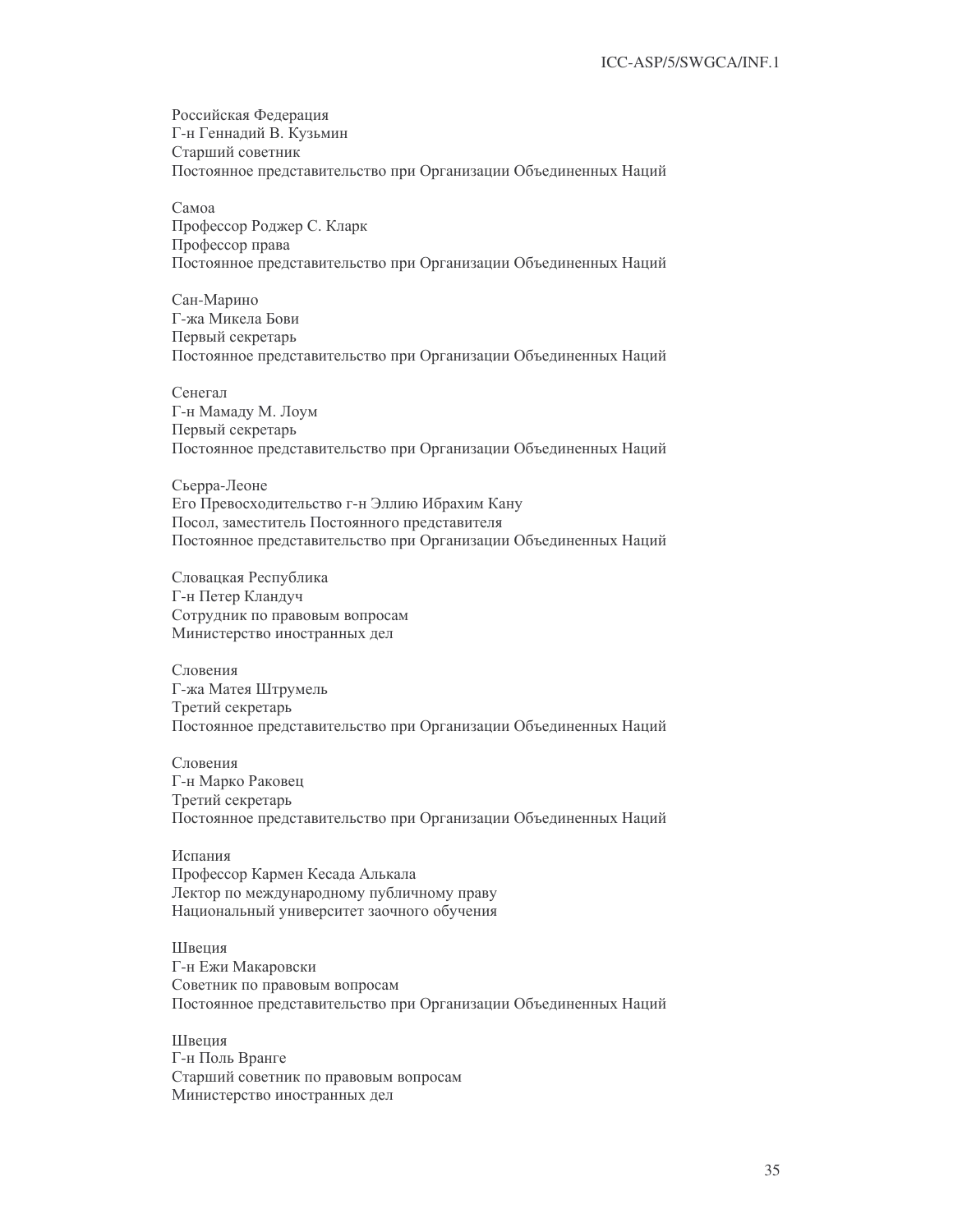Швейцария Г-н Йюрг Лаубер Советник Постоянное представительство при Организации Объединенных Наций

Сирийская Арабская Республика Г-н Мхл. Налжиб Эльлжи Второй секретарь Постоянное представительство при Организации Объединенных Наций

Тринидад и Тобаго Г-н Эден Чарльз Первый секретарь, правовые вопросы Постоянное представительство при Организации Объединенных Наций

Тринидад и Тобаго Г-жа Саша Франклин Сотрудник по правовым вопросам Министерство иностранных дел

Турция Г-н Теоман Юикур Советник по правовым вопросам Посольство в Соединенных Штатах

Турция Г-н Есат Махмут Илмаз Советник по правовым вопросам Генеральный штаб Турции

Украина Г-жа Оксана Пашенюк Третий секретарь Постоянное представительство при Организации Объединенных Наций

Объединенная Республика Танзания Г-н Энли А. Мванлембва Советник-посланник Постоянное представительство при Организации Объединенных Наций

Соединенное Королевство Г-н Крис Хомерслей Заместитель советника по правовым вопросам Министерство иностранных дел и по делам Содружества

Зимбабве Г-н Криспен Маводза Советник по правовым вопросам Постоянное представительство при Организации Объединенных Наций

Коалиния НПО Г-н Николаос Страпатсас Исследователь Квебекский университет, Монреаль